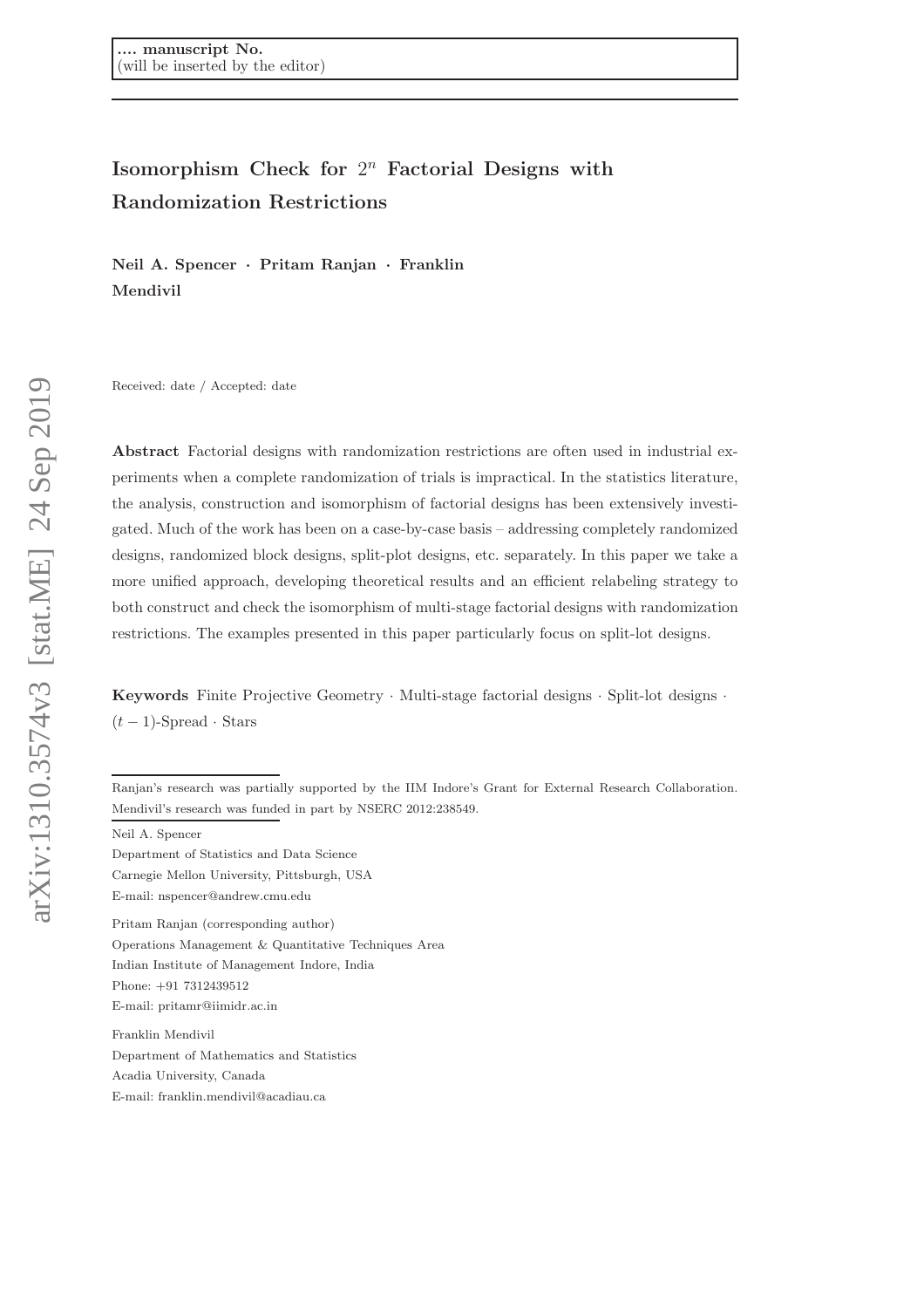# 1 Introduction

Factorial designs are common in a wide variety of applications, however, complete randomization of trials is often impractical. This could be because some factors may be more expensive to change than others, the trials may need to be partitioned into homogeneous batches at each stage, the experimental units may need to be processed multiple times under different settings, and so on. Popular factorial designs with randomization restrictions include blocked designs, split-plot designs, strip-plot designs, split-lot designs, and combinations thereof. Though both the construction and the analysis of such designs have been active areas of research for decades, most of the literature focuses on a case-by-case basis. The literature started with the exploration of completely randomized designs (CRDs) and randomized block designs (RBDs) by R. A. Fisher and F. Yates. Later, Addelman (1964), Bingham and Sitter (1999) and many others investigated split-plot designs, Miller (1997) pioneered strip-plot designs, and Mee and Bates (1998) and Butler (2004) presented some fundamental results on splitlot designs. See Dean and Voss (1999), Mukerjee and Wu (2006), Wu and Hamada (2009), Hedayat et al. (2012), and Cheng (2016) for detailed references. In this paper, we focus on multi-stage factorial designs with randomization restrictions under a unified framework.

For easier understanding and more concise notation, we concentrate on two-level factorial designs, however, several results and algorithms presented in this paper can easily be extended for  $q$ -levels. Consider a factorial experiment investigating the significance of  $n$  basic factors and all of their interactions. Each  $r$ -factor interaction can be expressed as an  $n$ -dimensional vector composed of exactly r ones and  $n - r$  zeros, with the r ones indicating which basic factors are present in the interaction term. We employ the following shorthand. Let the first n uppercase letters  $A, B, C, \ldots$  denote the n basic factors in the experiment, and denote any interaction as a string of letters composed of the basic factors that are involved. For instance,  $\{A, B, AB, C, ..., ABCDE\}$  denotes all basic factors and their interactions for a  $2^5$  factorial experiment, with  $AE = (1, 0, 0, 0, 1)$  representing a two-factor interaction between the first and the fifth basic factors.

Multi-stage factorial experiments are common in industrial applications, where all experimental units are processed at each stage, and the observations are taken at the end after the final stage. Some traditional designs like a RBD and a split-plot design can be thought of as multi-stage factorial designs with only one stage. A non-trivial example is a split-lot design (also referred to as multiway split-unit design), which consists of multiple processing stages with each stage using a split-plot design to partition the experimental units (Ryan, 2007). Popular applications include the laundry experiment for measuring wrinkles in Miller (1997) and Mee (2009), the fabrication of integrated circuits using silicon wafers in Mee and Bates (1998), and the plutonium alloy experiment in Bingham et al. (2008). See Section 2.1 for more details on some of these examples.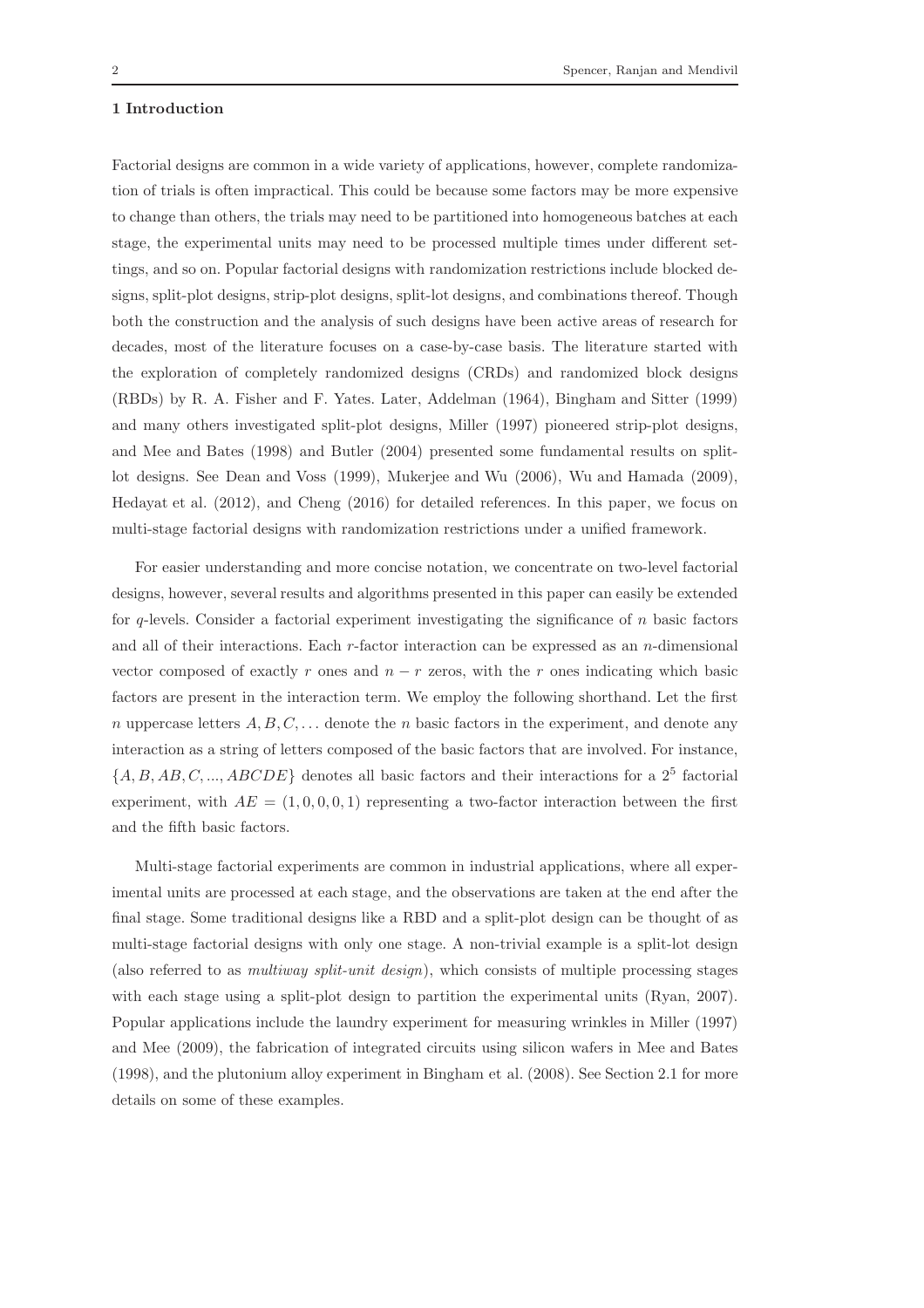Over the decades, a handful of unifying methodologies have been developed for studying different factorial designs with randomization restrictions. For instance, Nelder (1965a,b) developed the notion of the simple block structure; Speed and Bailey (1982) and Tjur (1984) used association schemes to extend the simple block structure idea to orthogonal block structures which are more powerful and can characterize a wide variety of designs (see Bailey (2004) and Cheng and Tsai (2011) for more details). In this paper, we use the unified theory proposed by Ranjan (2007) which is inspired from the randomization group idea of Bingham et al. (2008). The comparison of different unified frameworks is outside the purview of this paper and we do not claim that the the unified theory considered here is more general or powerful.

The key idea behind the unified theory of Ranjan (2007) is to realize that the set of all factorial effects (main effects and all possible interactions) of a  $2<sup>n</sup>$  factorial design constitute an  $(n-1)$ -dimensional finite projective geometry  $\mathcal{P}_n := PG(n-1, 2)$  over  $GF(2)$ , which is the same as the *n*-dimensional vector space  $V(2^n)$  over  $GF(2)$  without the zero element (Bose, 1947). Furthermore, the randomization restrictions for any given stage of a multi-stage factorial design can be characterized by a projective subspace of  $\mathcal{P}_n$ . Such a subspace is referred to as a randomization defining contrast subspace (RDCSS). Note that a  $(t-1)$ -dimensional projective subspace (also referred to as a  $(t-1)$ -flat) of  $PG(n-1, 2)$  is the same as a t-dimensional vector subspace of  $V(2^n)$  excluding the zero element. In this approach, the overlapping pattern of the flats were exploited to construct useful split-lot designs. Ranjan et al. (2009) formalized the construction and analysis of split-lot designs that are derived from the set of disjoint flats of  $\mathcal{P}_n$ . In several real-life application, for instance, in the plutonium alloy experiment of Bingham et al. (2008), the overlap between two RDCSSs (or flats) cannot be avoided. Subsequently, Ranjan et al. (2010) proposed a new class of split-lot designs which is based on flats with a common overlap. Though the following work, Ranjan (2007), Ranjan et al. (2009) and Ranjan et al. (2010), have been frequently cited in this article, this is a standalone paper and, we have presented all necessary results for completeness and easy readability.

The construction and ranking of designs becomes important whenever there are potentially multiple candidate designs meeting the design requirements of a particular factorial experiment. In the design of experiments literature, one can find a plethora of research articles that focus on innovative techniques for constructing good designs, a variety of design ranking criteria (e.g., maximum resolution and minimum aberration), and methods of sorting through the candidates to find different or non-isomorphic designs. However, most of the literature operates on a case-by-case basis (e.g., Bingham and Sitter (1999), Ma et al. (2001), Cheng and Tang (2005), Lin and Sitter (2008)).

This paper concentrates on the problem of checking the isomorphism of  $2^n$  multi-stage factorial designs under the unified framework characterized by the RDCSS structure. As per Ma et al. (2001), two fractional factorial designs are said to be isomorphic if one can be obtained from the other by relabeling the factors, reordering the runs, and switching the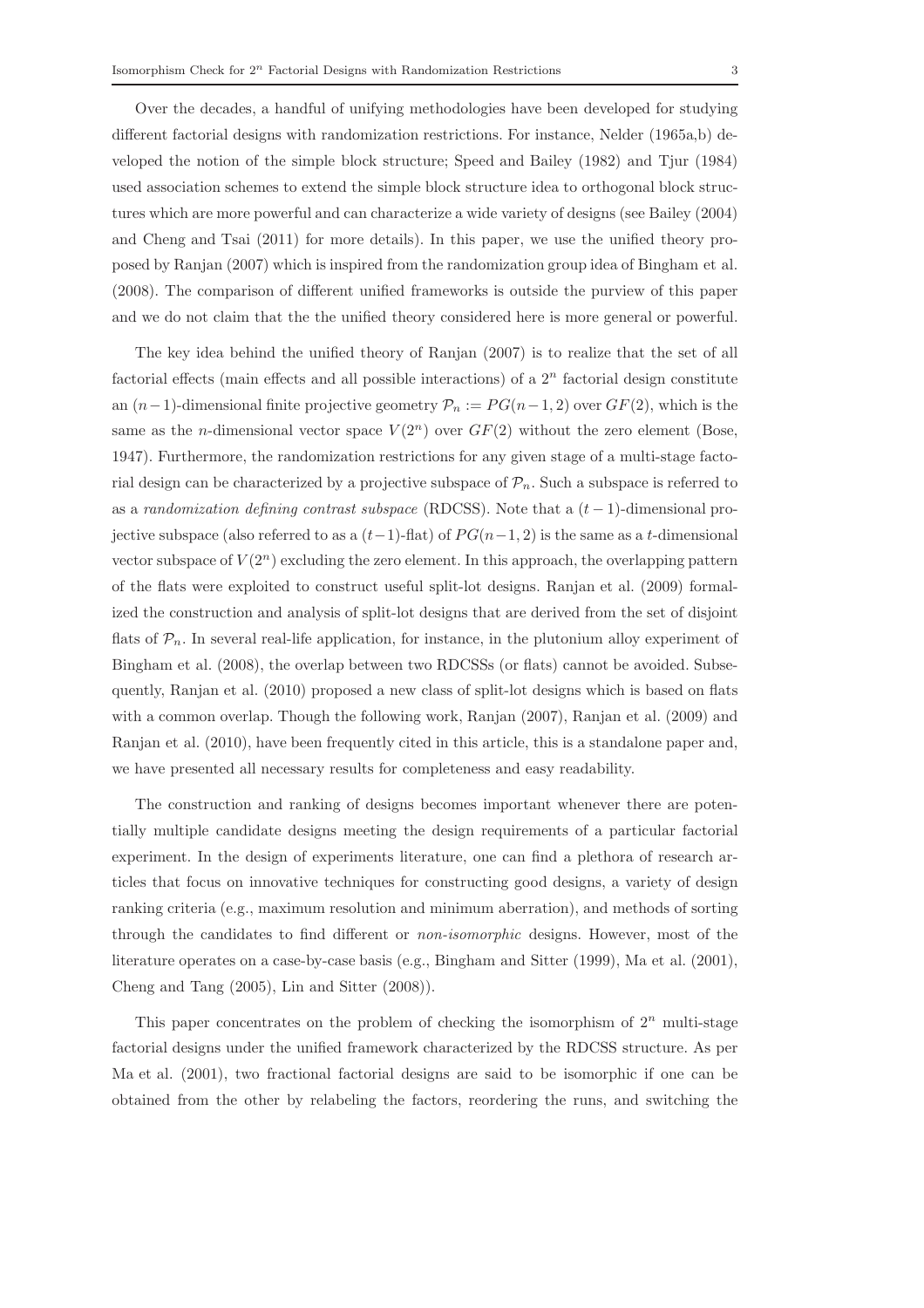levels of factors. For a multi-stage factorial experiment, Bingham et al. (2008) introduces an update to this definition by adding stage-wise restrictions.

In this paper, we present a formal definition of isomorphism using the RDCSS-based unified framework. If performed naively, checking for the isomorphism of designs can involve iterating over all possible relabelings and reorderings, which quickly becomes computationally infeasible for large designs. We present a bitstring representation of  $\mathcal{P}_n$  which helps in developing an efficient search algorithm. A new search strategy is also proposed which exploits the geometric structure of RDCSSs to significantly reduce the search space. We further apply known results from projective geometry (e.g. Soicher (2000); Topalova and Zhelezova (2010); Mateva and Topalova (2009)) to completely classify the isomorphism properties for several RDCSS-based designs (with small runsizes) that are useful from a practical standpoint. We also provide a new result which establishes that all RDCSS-based designs constructed using the cyclic method of Hirschfeld (1998) are isomorphic. These results are useful for determining when several isomorphism classes of designs must be considered. Furthermore, all proposed algorithms and important functions have been implemented in R and available on GitHub for easy access.

After reviewing the background theory, important existing results, and motivating examples for the RDCSS-based multi-stage factorial experiments in Section 2, the formal definition of equivalence and isomorphism are presented in Section 3. Sections 4 and 5 presents new theories and algorithms for reducing the search space and efficiently iterating through all possible relabelings for an isomorphism check. Section 6.1 reviews the classification of such designs from a practical standpoint, and Section 6.2 presents a theoretical result on the cyclic construction of RDCSSs. Finally, the concluding remarks are summarized in Section 7.

# 2 Background Review

A good design is often expected to facilitate efficient analysis. Daniel (1959) suggested that for unreplicated factorial experiments, the significance of factorial effects can be assessed using half-normal plots with the restriction that the effects appearing on the same plot must have the same error variance. Moreover, each half-normal plot should contain at least six or seven factorial effects for a meaningful inference. For an RDCSS-based multi-stage design, the variance of an estimator of a factorial effect is characterized by its presence in different RDCSSs. That is, if a multi-stage factorial design is defined by  $m$  RDCSSs and all RDCSSs are disjoint, then at most  $m + 1$  half-normal plots are required for the significance assessment of factorial effects. On the other hand, if some of the  $m$  RDCSSs overlap then more than  $m + 1$  separate half-normal plots would have to be used for the identification of significant factorial effects. As a result, it is desirable to construct RDCSSs that are big enough (with at least six or seven effects per half-normal plot) and disjoint. Section 2.1 presents a quick recap of two popular examples of multi-stage split-lot designs, and Section 2.2 reviews some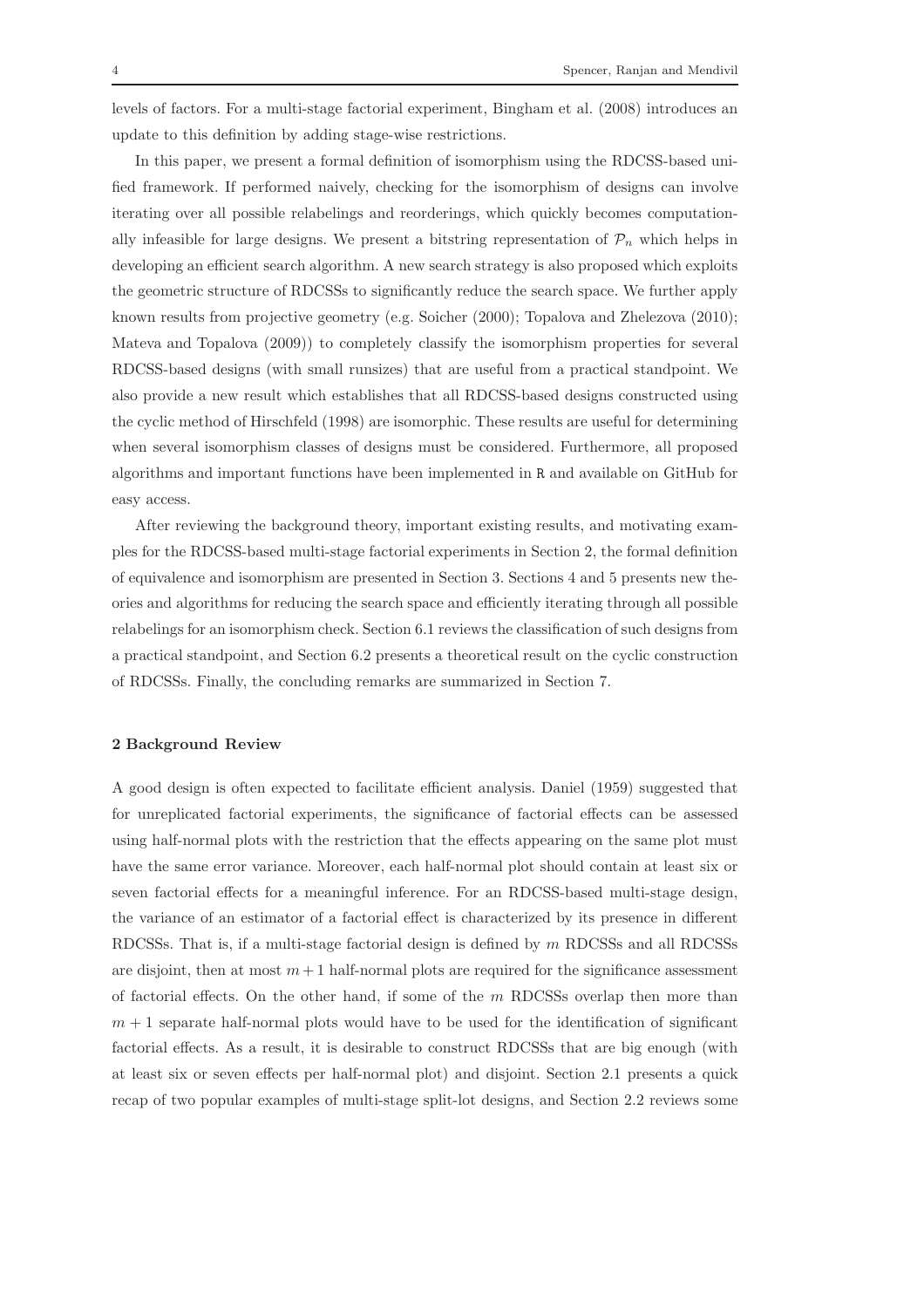relevant results from the finite projective geometry literature, Ranjan (2007), Ranjan et al. (2009) and Ranjan et al. (2010), that are helpful for our discussion on isomorphism.

## 2.1 Examples of Multi-stage Experiments

In this section, we recap the silicon wafer example (Mee and Bates, 1998) and plutonium alloy experiment (Bingham et al., 2008)).

The fabrication of integrated circuits on silicon wafers goes through a sequence of processing steps. Mee and Bates (1998) discussed the construction and analysis of several split-lot designs for analyzing this process. Here, we present two designs for a 64-wafer experiment with nine processing stages and six basic factors. At each stage, all experimental units (i.e., 64 wafers) are processed and then passed on to the next stage. The measurements are taken at the end after the final stage, and the randomization of trials at each processing stage is guided by a set of restrictions defined by carefully chosen factors and factor interactions. The designs are given by  $IC_1 = \{ \langle A, EF, BCE \rangle, \langle B, AF, CDF \rangle, \langle C, AB, ADE \rangle, \langle D, BC, BEF \rangle, \}$  $\langle E, CD, ACF \rangle$ ,  $\langle F, DE, ABD \rangle$ ,  $\langle BD, BF, ACE \rangle$ ,  $\langle AC, CE, BDF \rangle$ ,  $\langle AD, BE, CF \rangle$ , and  $IC_2 =$  $\{\langle A, BD, CF \rangle, \langle B, AF, CE \rangle, \langle C, BF, DE \rangle, \langle D, AC, BE \rangle, \langle E, AB, DF \rangle, \langle F, AE, CD \rangle, \langle AD, BC, EF \rangle$  $\langle ACE, ADF, BEF \rangle$ ,  $\langle ABC, ADE, CEF \rangle$ , where  $\langle \cdots \rangle$  denotes the span of the vectors/effects within, e.g.,  $\langle A, EF, BCE \rangle = \{A, EF, AEF, BCE, ABCE, BCEF, ABCF\}$ . For both  $IC_1$  and  $IC<sub>2</sub>$ , the nine RDCSSs are disjoint and each of size seven. Thus, the significance of all 63 factorial effects (excluding the null) can easily be assessed by nine half-normal plots. The question we address here is whether or not the two designs are isomorphic. Of course, the ranking of designs is a different question and we leave it for future research.

The so-called "plutonium alloy experiment" (in Bingham et al. (2008)) took place at Los Alamos National Laboratory (LANL), where the objective was to identify the significant factors and factor combinations involved in the process of manufacturing a plutonium alloy cookie which was to be used further for some classified experiments. This cookie-makingprocess involved five basic factors and had to go through three processing stages: casting and two different types of heat-treatments. Bingham et al.  $(2008)$  considered a  $2<sup>5</sup>$  factorial splitlot design with 32 runs. Letting  $f_i^*$  denote the flat in  $\mathcal{P}_5$  that characterizes the randomization of trials for the i-th processing stage, then as per Bingham et al. (2008), the restrictions are:  $A, B \in f_1^*, C \in f_2^*$  and  $D, E \in f_3^*$ . Using a computer search, the authors found it impossible to construct disjoint RDCSSs which could facilitate meaningful half-normal plots. The design suggested at the end was,  $PA_1 = \{ \langle A, B, CDE \rangle, \langle C, AD, BE \rangle, \langle D, E, ABC \rangle \}$ , which required four half-normal plots for the significance assessment of effects in  $f_1^*, f_2^*, f_3^*$  (excluding the common  $ABCDE$ ) and  $\mathcal{P}_5 \setminus \{f_1^*, f_2^*, f_3^*\}$ . Later on, Ranjan et al. (2010) recommended an alternative design  $PA_2 = \{ \langle A, B, DE, ACD \rangle, \langle C, AB, DE, ACD \rangle, \langle D, E, AB, ACD \rangle \}$  for this experiment. As with the previous example, can we check if the two designs  $PA_1$  and  $PA_2$  are isomorphic?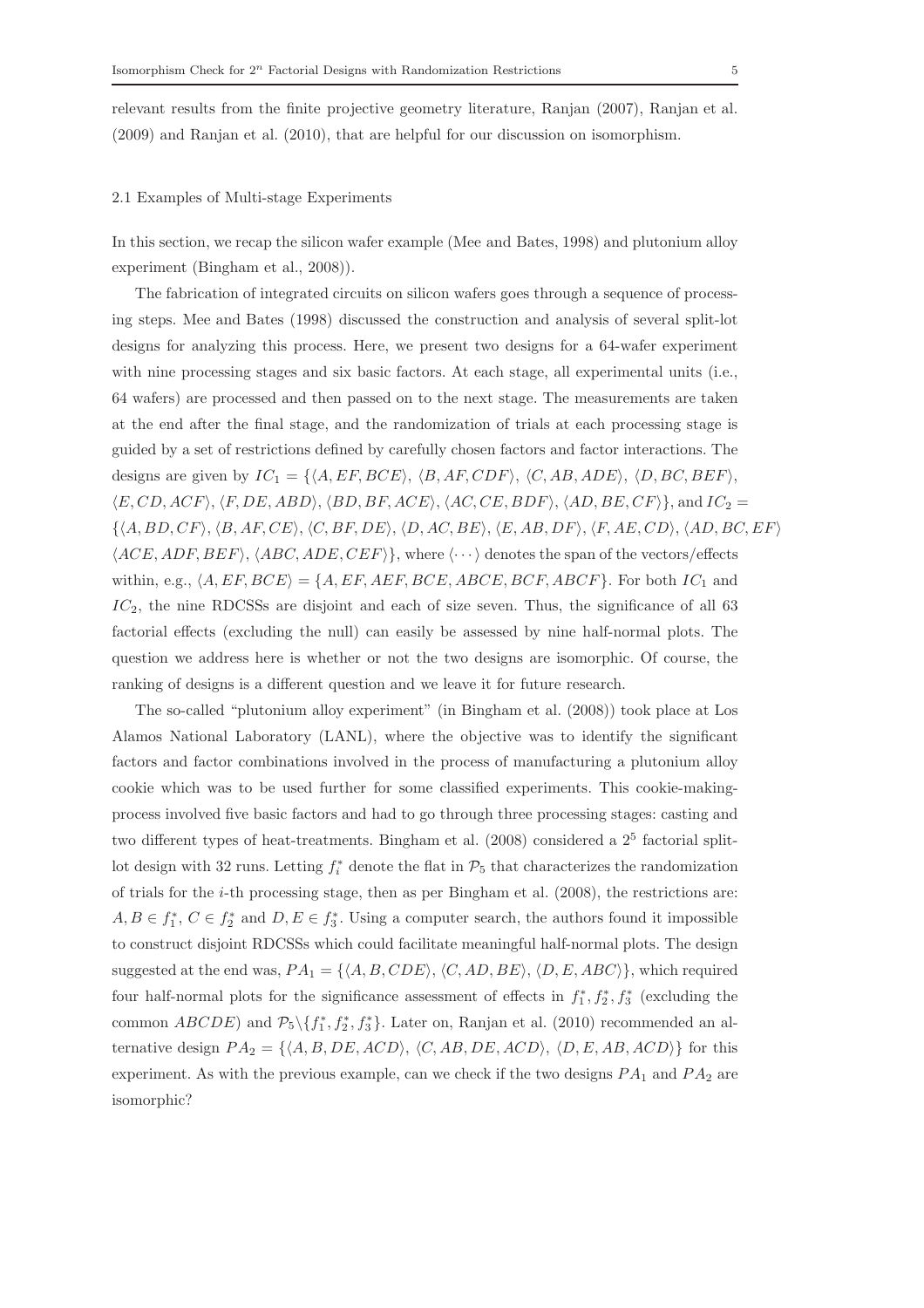## 2.2 Projective Geometric Structures

The questions of the existence and construction of a pre-specified number of disjoint flats of  $\mathcal{P}_n = PG(n-1, 2)$  with given sizes are non-trivial. The combinatorics literature contains some results on the existence and construction of spreads and maximal partial-spreads of  $\mathcal{P}_n$ .

A spread of  $\mathcal{P}_n$  is a set of disjoint flats that includes every element of  $\mathcal{P}_n$ . That is, a spread of  $\mathcal{P}_n$  is also a cover of  $\mathcal{P}_n$ . A balanced  $(t-1)$ -spread  $\psi$  of  $\mathcal{P}_n$  consists of only  $(t-1)$ -flats of  $\mathcal{P}_n$ . For simplicity, we do not consider the unbalanced spread case in this paper. A  $(t-1)$ -spread  $\psi$ of  $\mathcal{P}_n$  contains  $|\psi| = (2^n - 1)/(2^t - 1) = \sum_{i=1}^{n/t} 2^{(i-1)t}$  distinct  $(t-1)$ -flats that can be used for constructing RDCSSs for different stages of randomization. For instance, in the silicon wafers example,  $IC_1$  and  $IC_2$  are two distinct 2-spreads of  $\mathcal{P}_6$ . A necessary and sufficient condition for the existence of a balanced  $(t - 1)$ -spread of  $\mathcal{P}_n$  is that t divides n (André, 1954). For instance, in the silicon wafer example, the existence of a  $(3-1)$ -spread of  $\mathcal{P}_6$  is ensured as 3 divides 6.

If  $t \nmid n$  (as in the plutonium example), then either a partial  $(t - 1)$ -spread or a nonoverlapping set of RDCSSs have to be used for design construction. A partial spread is simply a set of disjoint flats of  $\mathcal{P}_n$ . Lemma 1 discusses the existence of a partial  $(t-1)$ -spread of  $\mathcal{P}_n$ .

**Lemma 1 (Eisfeld and Storme (2000))** Let  $\mathcal{P}_n$  be a finite projective space  $PG(n-1, 2)$ , with  $n = kt + r$  for  $0 < r < t < n$ . Then, there exists a partial  $(t - 1)$ -spread  $\psi$  of  $\mathcal{P}_n$  with  $|\psi| = 2^r \frac{2^{kt} - 1}{2^t - 1} - 2^r + 1.$ 

Assuming the overlap between two RDCSSs cannot be avoided, Ranjan et al. (2010) proposed a new geometric structure called a star<sup>1</sup> which requires all constituent flats to have a common overlap.

**Definition 1** A balanced star, denoted by  $\Omega = St(n, \mu, t, t_0)$ , of  $\mathcal{P}_n$  is a set of  $\mu$  rays  $((t-1)$ flats) and a nucleus (one  $(t_0 - 1)$ -flat) in  $\mathcal{P}_n$ , such that the intersection of any two of the  $\mu$ rays is the nucleus (so,  $0 \le t_0 < t < n$ ).

A star  $\Omega$  is said to cover  $\mathcal{P}_n$  if the combined set of elements of all rays in  $\Omega$  is equal to  $\mathcal{P}_n$ . For the purposes of this paper, all stars are balanced and covering. Thus a star  $\Omega =$  $St(n, \mu, t, t_0)$  provides  $\mu = (2^{n-t_0} - 1)/(2^{t-t_0} - 1)$  overlapping RDCSSs of size  $2^t - 1$  each. For instance, in the plutonium alloy experiment,  $PA_2$  represents a  $St(5, 3, 4, 3)$ . Lemma 2 is taken from Ranjan et al. (2010, Lemma 3) which establishes the relationship between a spread and a star.

**Lemma 2** The existence of a balanced covering star  $\Omega = St(n, \mu, t, t_0)$  of  $\mathcal{P}_n = PG(n - 1, 2)$ is equivalent to the existence of an  $(h-1)$ -spread  $\psi$  of  $\mathcal{P}_u$ , where  $u = n - t_0$ , and  $h = t - t_0$ .

<sup>1</sup> Stars were recently reinvented in a collection of works (Shaw and Topalova, 2014; McDonough et al., 2014) where they are referred to as book spreads.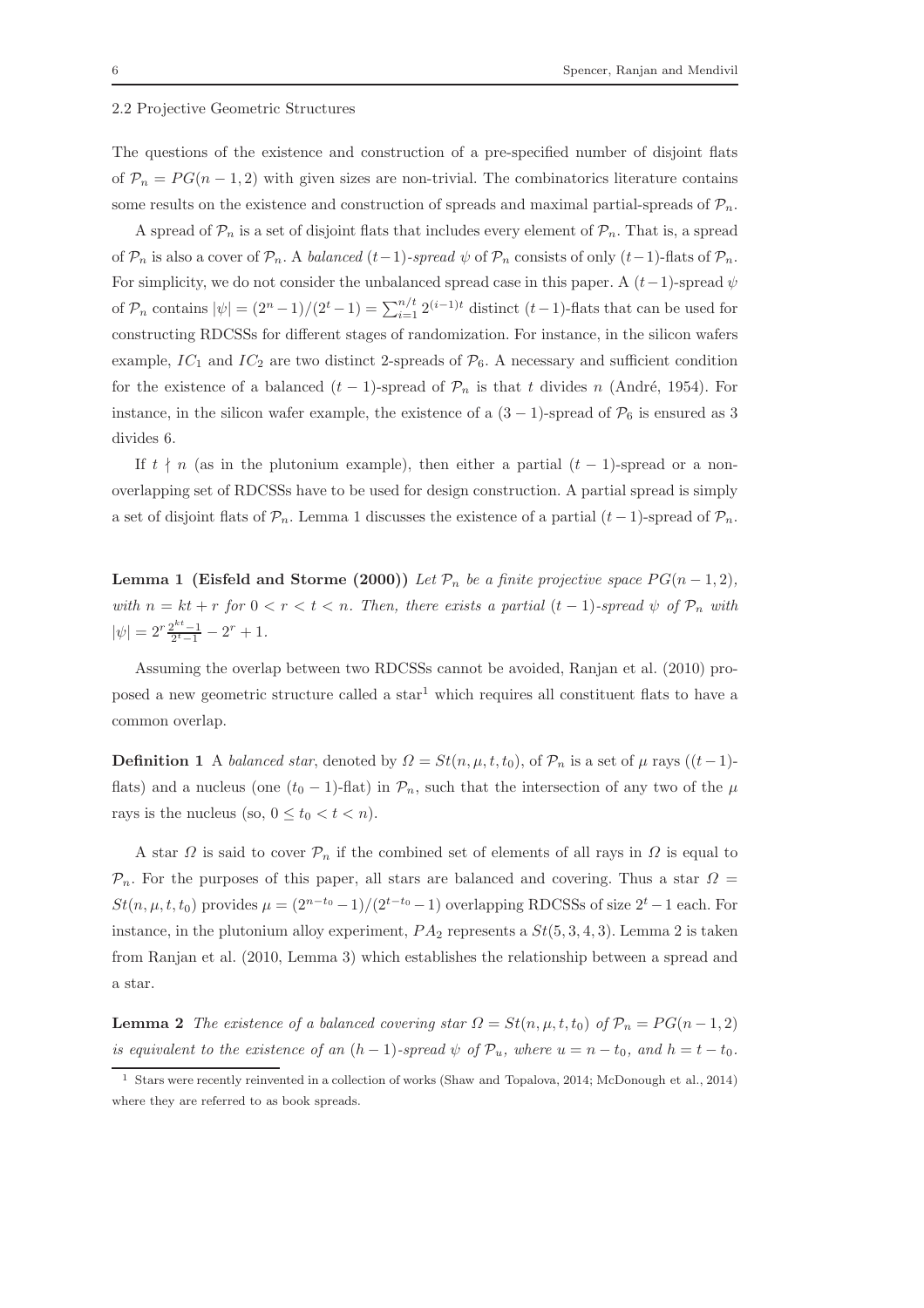The proof of Lemma 2 easily follows from the following construction steps. Let  $\{f_1, ..., f_\mu\}$ be the constituents of an  $(h-1)$ -spread  $\psi$  of  $\mathcal{P}_u$ . Then there exists a  $(t_0-1)$ -flat  $\pi$  (referred to as the nucleus) in  $\mathcal{P}_n \backslash \mathcal{P}_u$  such that  $f_i^* = \langle f_i, \pi \rangle$  and  $\{f_1^*, ..., f_\mu^*\}$  form a covering star  $\Omega$  of  $\mathcal{P}_n$ . For convenience, we denote such stars as  $\Omega = \psi \times \pi$ . In the plutonium alloy experiment,  $PA_2$  satisfies this structure with  $\pi = \langle AB, DE, ACD \rangle$  and  $\psi = \{\{A\}, \{C\}, \{AC\}\}\.$  Here,  $\psi$ corresponds to a 0-spread of  $\mathcal{P}_2 = \langle A, C \rangle$ .

One of the most popular methods of constructing a balanced spread of a finite projective space in  $GF(2)$  is the cyclic approach of Hirschfeld (1998). Suppose h and u are positive integers such that h divides u, and we wish to construct an  $(h - 1)$ -spread  $\psi = \{f_1, ..., f_\mu\}$ of  $\mathcal{P}_u$ , where  $\mu = (2^u - 1)/(2^h - 1)$ . The cyclic method for constructing  $\psi$  starts by writing the  $2^u - 1$  nonzero elements of  $GF(2^u)$  in cycles of length  $\mu$  (Table 1). The nonzero elements of  $GF(2^u)$  are written as  $\{\omega^0, \omega^1, \ldots, \omega^{2^u-2}\}\$ , where  $\omega$  is a primitive element, and  $\omega^i =$  $\alpha_0\omega^0 + \alpha_1\omega^1 + \cdots + \alpha_{u-1}\omega^{u-1}$ , for  $0 \leq i \leq 2^u - 2$ , correspond to the vector representation  $(\alpha_0, \ldots, \alpha_{u-1})$  of elements in  $\mathcal{P}_u$ .

**Table 1** The elements of  $GF(2^u)$  in cycles of length  $\mu = (2^u - 1)/(2^h - 1)$ .

| f <sub>1</sub>           | f2                 | . | $f_{\mu}$         |
|--------------------------|--------------------|---|-------------------|
| $\omega^0$               | $\omega^1$         | . | $\omega^{\mu-1}$  |
| $\omega^{\mu}$           | $\omega^{\mu+1}$   | . | $\omega^{2\mu-1}$ |
| ٠                        | ٠                  |   | ٠                 |
| $\omega^{2^u - \mu - 1}$ | $\omega^{2^u-\mu}$ | . | $\omega^{2^u-2}$  |

Hirschfeld (1998) showed that the  $f_i$ 's are  $(h-1)$ -flats and  $\psi = \{f_1, ..., f_\mu\}$  partitions the set of all nonzero elements of  $GF(2^u)$ , i.e.,  $\psi$  is an  $(h-1)$ -spread of  $\mathcal{P}_u$ . For a quick reference, Table 2 shows the 2-spread  $\psi$  of  $\mathcal{P}_6$  generated using the primitive polynomial  $\omega^6 + \omega + 1$  and primitive element  $\omega$ . Here,  $\mu = (2^6 - 1)/(2^3 - 1) = 9$  disjoint 2-flats  $\{f_1, ..., f_9\}$  can be used to construct different RDCSSs as required.

| f1          | J2          | ĴЗ           | Ť4            | .t5          | .f6          | Ť7        | .f8          | J9         |
|-------------|-------------|--------------|---------------|--------------|--------------|-----------|--------------|------------|
| F           | E           | D            | $\mathcal{C}$ | B            | А            | EF        | DE           | CD         |
| BC          | AB          | AEF          | DF            | CE           | <b>BD</b>    | AC        | <b>BEF</b>   | ADE        |
| <b>CDEF</b> | <b>BCDE</b> | ABCD         | ABCEF         | ABDF         | ACF          | <b>BF</b> | AE           | <b>DEF</b> |
| CDE         | <b>BCD</b>  | ABC          | ABEF          | ADF          | CF           | BE        | AD.          | <b>CEF</b> |
| <b>BDE</b>  | ACD         | <b>BCEF</b>  | <b>ABDE</b>   | <b>ACDEF</b> | <b>BCDF</b>  | ABCE      | <b>ABDEF</b> | ACDF       |
| <b>BCF</b>  | <b>ABE</b>  | ADEF         | <b>CDF</b>    | BCE          | ABD          | ACEF      | <b>BDF</b>   | ACE        |
| <b>BDEF</b> | <b>ACDE</b> | <b>BCDEF</b> | ABCDE         | ABCDEF       | <b>ABCDF</b> | ABCF      | ABF          | AF         |

Table 2 The 2-spread obtained using the cyclic construction.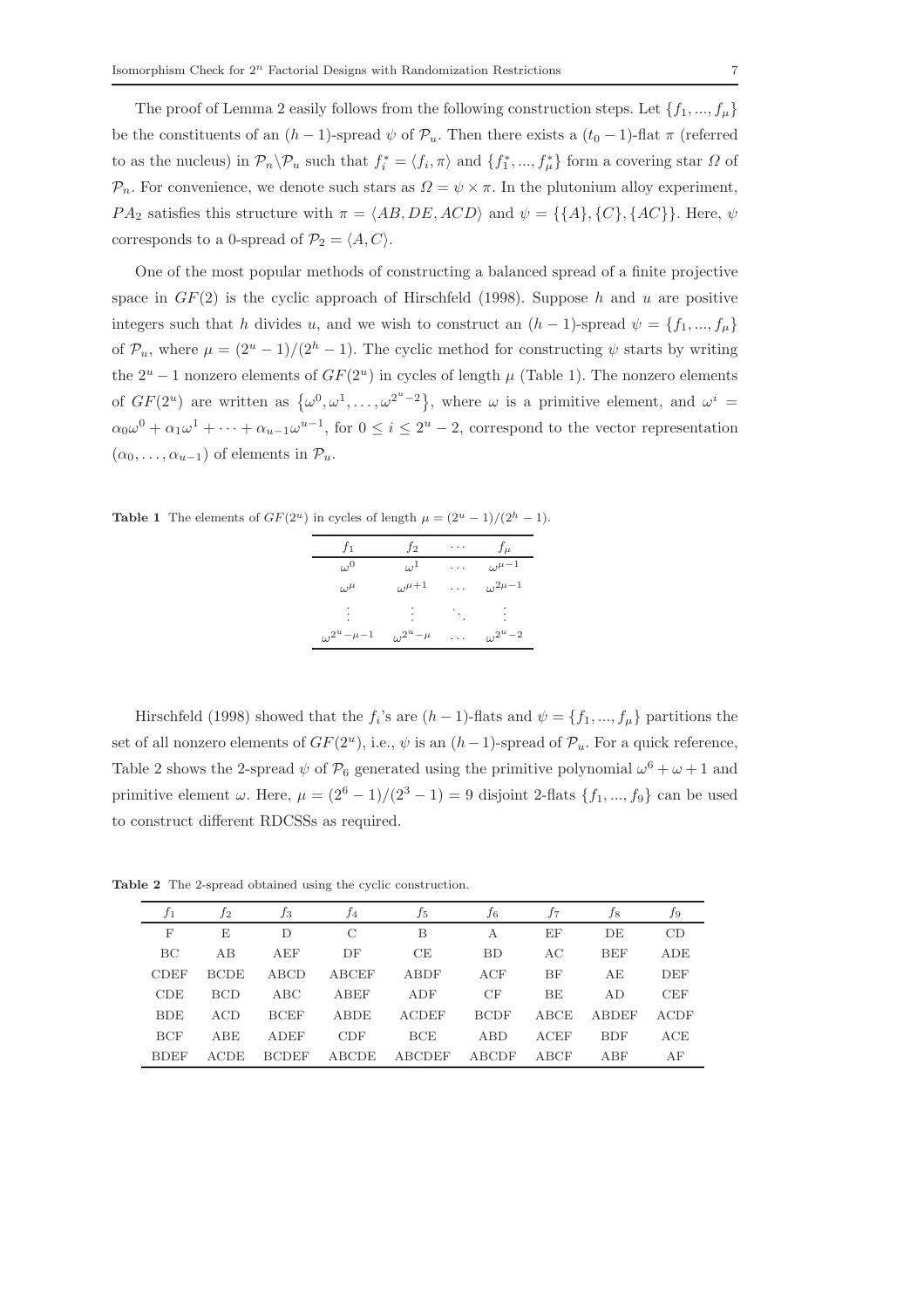# 3 Isomorphism of RDCSS-based Designs

In this paper, we only consider the spread- and star-based designs, and for simplicity, we also assume that all RDCSSs of a design are of the same size (so the resulting structure is balanced). Let  $d_1$  and  $d_2$  be two  $2^n$  multi-stage factorial designs with  $\mu$  stages of randomization, and let the respective RDCSSs be represented by  $d_1 = \{f_1, ..., f_\mu\}$  and  $d_2 = \{g_1, ..., g_\mu\}$ . In spirit of Bingham et al. (2008), the two designs are said to be isomorphic (denoted by  $d_1 \cong d_2$ ) if one can be obtained from the other by applying some sort of relabeling of factors and factor levels and/or reordering of effects within the RDCSSs. We formalize this definition by first bundling up the reordering and rearrangement-type operations together in one concept called "equivalence" and then addressing the relabeling step.

**Definition 2** Two 2<sup>n</sup> RDCSS-based factorial designs  $d_1 = \{f_1, ..., f_\mu\}$  and  $d_2 = \{g_1, ..., g_\mu\}$ are said to be *equivalent* (denoted by,  $d_1 \equiv d_2$ ) if and only if, for every  $f_i \in d_1$ , there is a unique  $g_j \in d_2$  such that  $\{f_i\} = \{g_j\}$  (set equality), for  $1 \leq i, j \leq \mu$ .

This notion of equivalence will not only take care of rearrangement of factor combinations within a given RDCSS, but also account for reordering of the RDCSSs themselves. Let  $\mathcal{E}(d_1)$ be the set of all such  $2^n$  designs in  $\mu$ -stages that are equivalent to  $d_1$  (i.e.,  $\mathcal{E}(d_1)$ ) denotes the equivalence class of  $d_1$ ). If  $|f_i| = 2^t - 1$  for each  $f_i \in d_1$ , then,

$$
|\mathcal{E}(d_1)| = \mu! \cdot [(2^t - 1)!]^\mu.
$$
 (1)

Assuming the existence of a  $(t-1)$ -spread or a covering star  $St(n, \mu, t, t_0)$  of  $\mathcal{P}_n$  involved in the construction of the  $2^n$  design, the maximum value of  $\mu$  is  $\frac{(2^n-1)}{(2^t-1)}$  or  $\frac{(2^{n-t_0}-1)}{(2^t-1)}$  $1)/(2^{t-t_0}-1)$ , respectively. When n is large, checking the equivalence of two designs by naively iterating through the entire equivalence class of one of them is too computationally intensive, e.g., in the plutonium alloy experiment,  $|\mathcal{E}(PA_2)| = 6(15!)^3 \approx 1.37 \times 10^{37}$ . However, the computational burden can be reduced through a combination of sorting and the following bitstring representation scheme.

Each element of  $\mathcal{P}_n$  can be represented as a unique binary string of  $2^n - 1$  bits with exactly one nonzero entry. For instance, following the Yates Order (Box et al., 1978) of  $\mathcal{P}_3$ , the bitstring representations of the elements of  $\mathcal{P}_3 = \{A, B, AB, C, AC, BC, ABC\}$  are  $A \rightarrow$ 1000000,  $B \rightarrow 0100000, \ldots, ABC \rightarrow 0000001$ . In this representation, the contents of any RDCSS  $f$  can now be uniquely identified by the sum of the bitstring representations of its elements. For instance,  $f = \{AB, AC, BC\}$  is now uniquely identified by the representation 0010110. After converting to this representation, checking the equivalence of two RDCSSs amounts to checking the equality of two bitstrings. Furthermore, checking the equivalence of two RDCSS-based designs becomes equivalent to checking the equality of two sets of bitstrings, which is straightforward if one sorts them first. Note that this new bitstring representation is typically more advantageous for spreads with larger values of  $t$ . For smaller  $t$  (say, 2 or 3), simply sorting the elements in each RDCSS is sufficient.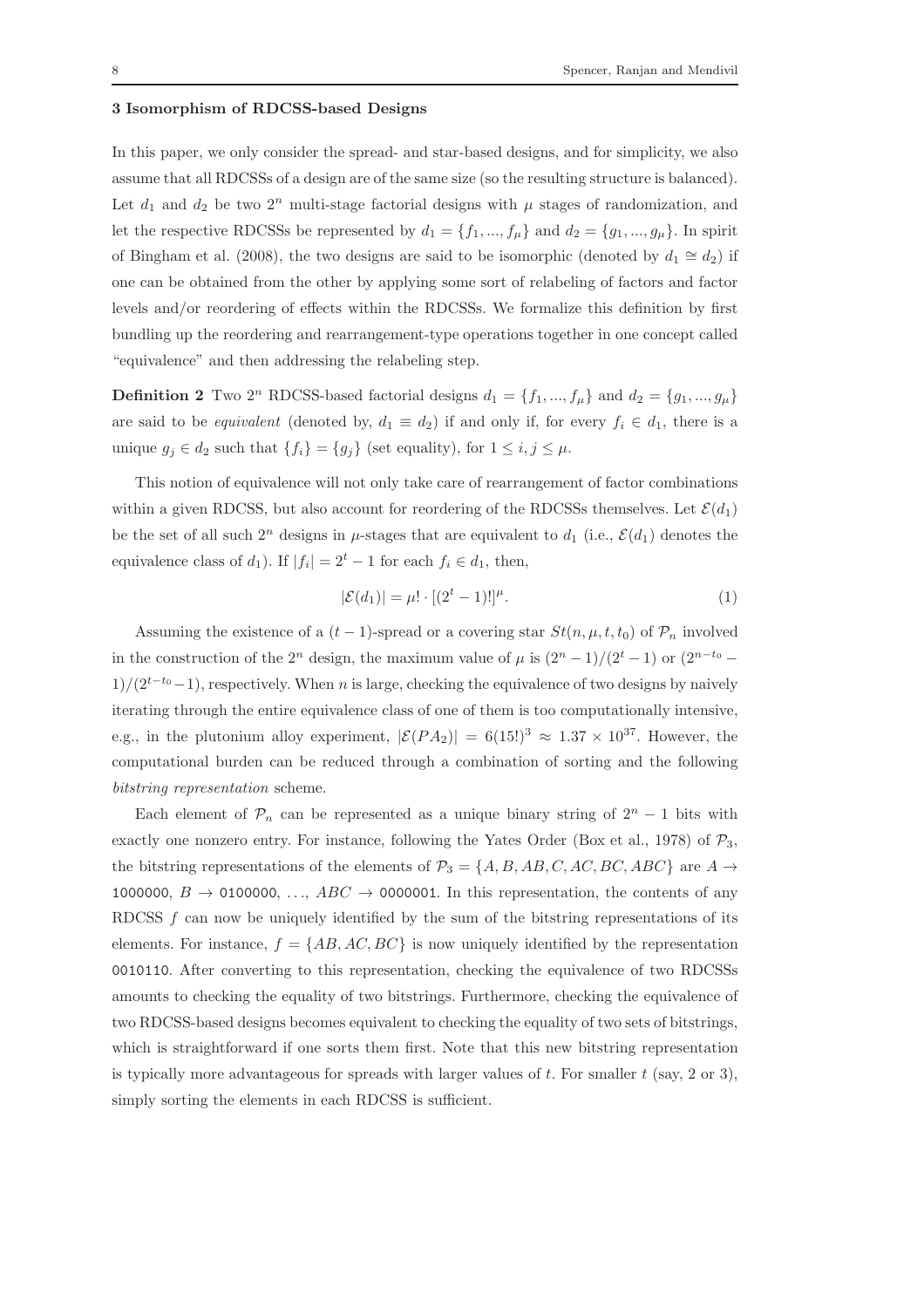We use a collineation of  $\mathcal{P}_n$  to express the relabelings of factors and factor combinations (Coxeter, 1969). A *collineation* of  $\mathcal{P}_n$  is a mapping of the points from  $\mathcal{P}_n$  to  $\mathcal{P}_n$  such that  $(t-1)$ -flats gets mapped to  $(t-1)$ -flats for all  $1 \leq t \leq n$ . A collineation of  $\mathcal{P}_n$  can be characterized by a full rank  $n \times n$  matrix C over  $GF(2)$ , referred to as the *collineation matrix* (Batten, 1997), where the j-th column of C is the image of the j-th basic factor (say)  $F_i$  (i.e., the factorial effect in  $\mathcal{P}_n$  that  $F_j$  gets mapped to). For instance, the  $3 \times 3$  collineation matrix

$$
\mathcal{C} = \begin{bmatrix} 1 & 0 & 0 \\ 0 & 1 & 1 \\ 0 & 0 & 1 \end{bmatrix}
$$

relabels the basic factors as  $A \to A$ ,  $B \to B$  and  $C \to BC$ . See Appendix C for easy implementation in R. We interchangeably use the terms "collineation" and "collineation matrix" to refer to the same linear mapping. Let  $\mathcal{C}_n$  be the set of all collineations of  $\mathcal{P}_n = PG(n-1, 2)$ , then the size of  $\mathcal{C}_n$  is given by

$$
|\mathcal{C}_n| = \prod_{j=1}^n (2^n - 2^{j-1}).
$$
 (2)

.

The proof of (2) follows by simply counting the total number of linearly independent images of  $F_i$ . That is, given that the images of  $F_1, ..., F_i$  have already been selected, the total number of possible images for  $F_{j+1}$  is  $2^n - 2^j$ .

Suppose we wish to construct a collineation C which defines the mapping between  $\{x_1, \ldots, x_n\}$ and  $\{y_1, \ldots, y_n\}$ , i.e.,  $\mathcal{C}(x_i) = y_i$ , for  $1 = 1, \ldots, n$ . One intuitive method of constructing such a collineation matrix is to solve a system of n equations with n unknown over  $GF(2)$ . As discussed in Algorithm 1 of Section 4, this equation solving approach could be computationally expensive for checking isomorphism. Thus, we propose a two-step alternative approach. First construct a collineation matrix  $\mathcal{C}_{x,B}$  that canonicalize  $\{x_1, \ldots, x_n\}$ , i.e.,  $x_1 \to A$ ,  $x_2 \to B$ , and so on, and then construct  $\mathcal{C}_{B,y}$  that maps the canonical basis elements to  $y_j$ 's, i.e.,  $A \to y_1$ ,  $B \to y_2$ , etc. As a result the desired collineation matrix is  $\mathcal{C} = \mathcal{C}_{B,y} \cdot \mathcal{C}_{x,B}$ .

For instance, for the silicon wafers example, let  $x_1 = A$ ,  $x_2 = EF$ ,  $x_3 = BCE$ ,  $x_4 = B$ ,  $x_5 = AF$ ,  $x_6 = CDF$  be the effects from RDCSSs in  $IC_1$ , and  $y_1 = A$ ,  $y_2 = BD$ ,  $y_3 = CF$ ,  $y_4 = B$ ,  $y_5 = AF$ ,  $y_6 = CE$  be chosen from RDCSSs in  $IC_2$ . Then,  $\mathcal{C}_{x,B}$  can be constructed by writing  $x_i$ 's as column vectors and then inverting the matrix, i.e.,

$$
\mathcal{C}_{x,B} = \begin{bmatrix} 1 & 0 & 0 & 0 & 1 & 0 \\ 0 & 0 & 1 & 1 & 0 & 0 \\ 0 & 0 & 1 & 0 & 0 & 1 \\ 0 & 0 & 0 & 0 & 1 & 1 \\ 0 & 1 & 1 & 0 & 0 & 0 \\ 0 & 1 & 0 & 0 & 1 & 1 \end{bmatrix} = \begin{bmatrix} 1 & 0 & 1 & 0 & 1 & 1 \\ 0 & 0 & 1 & 1 & 1 & 0 \\ 0 & 0 & 1 & 1 & 0 & 0 \\ 0 & 1 & 1 & 1 & 0 & 0 \\ 0 & 0 & 1 & 0 & 1 & 1 \\ 0 & 0 & 0 & 1 & 0 & 0 \end{bmatrix}
$$

From an implementation standpoint the inversion of a matrix  $M$  over  $GF(2)$  can easily be done in R (R Core Team, 2014) using the code: solve(M)%%2. As highlighted in Algorithm 1,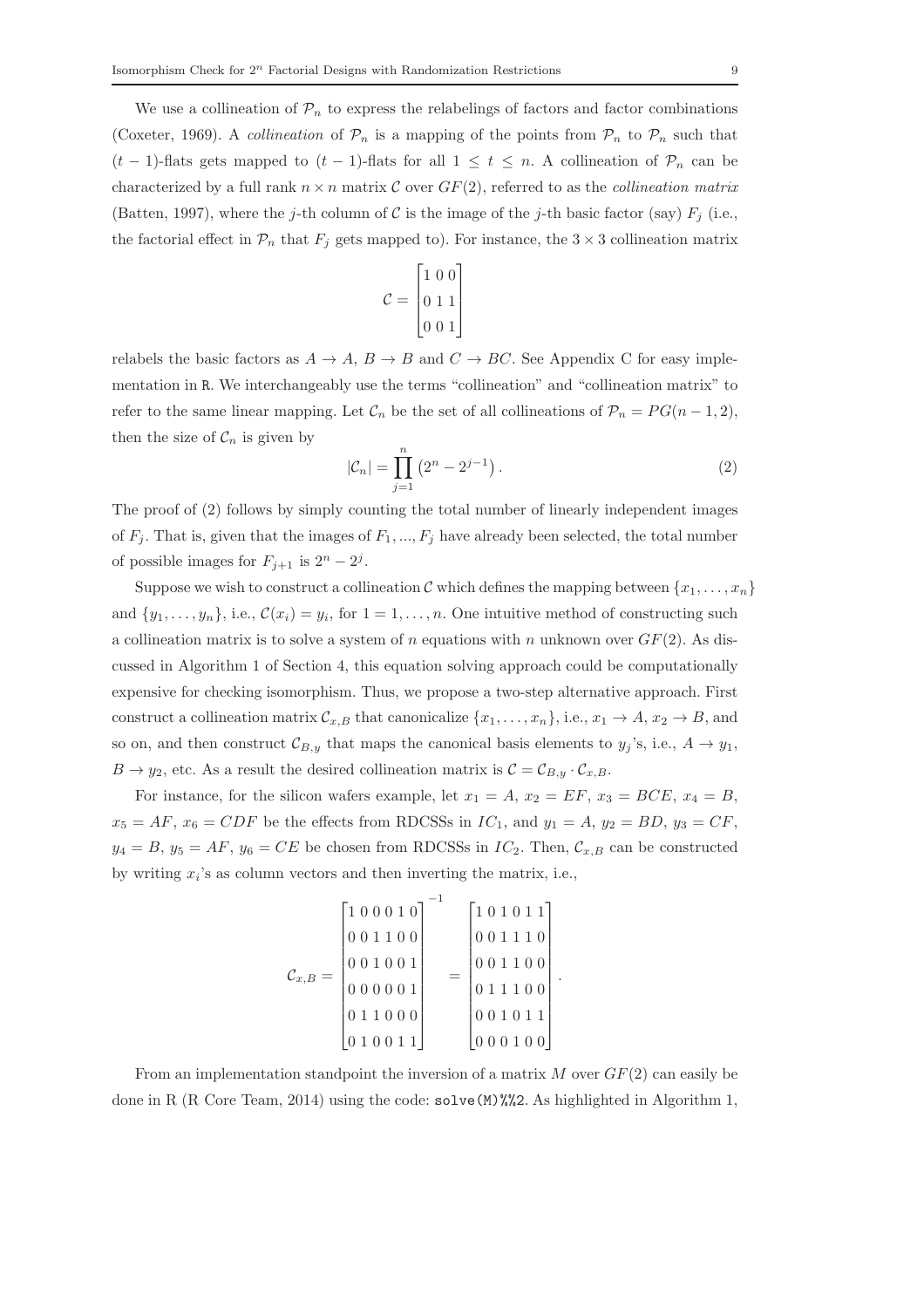.

this inversion is required much less often as compared to the naive method (via solving a system of n equations in n unknowns). Next,  $\mathcal{C}_{B,y}$  is constructed by simply writing  $y_j$ 's as column vectors. As a result, the desired collineation matrix that defines the mapping from  $x_i$ 's to  $y_j$ 's is given by

$$
\mathcal{C} = \mathcal{C}_{B,y} \cdot \mathcal{C}_{x,B} = \begin{bmatrix} 1 & 0 & 0 & 0 & 1 & 0 \\ 0 & 1 & 0 & 1 & 0 & 0 \\ 0 & 0 & 1 & 0 & 0 & 1 \\ 0 & 0 & 0 & 0 & 0 & 1 \\ 0 & 0 & 0 & 0 & 0 & 1 \\ 0 & 0 & 1 & 0 & 1 & 0 \end{bmatrix} \cdot \begin{bmatrix} 1 & 0 & 1 & 0 & 1 & 1 \\ 0 & 0 & 1 & 1 & 1 & 0 \\ 0 & 0 & 1 & 1 & 1 & 0 \\ 0 & 1 & 1 & 1 & 0 & 0 \\ 0 & 0 & 1 & 0 & 1 & 1 \\ 0 & 0 & 0 & 1 & 0 & 1 \end{bmatrix} = \begin{bmatrix} 1 & 0 & 0 & 0 & 0 & 0 \\ 0 & 1 & 0 & 0 & 1 & 0 \\ 0 & 0 & 1 & 0 & 0 & 0 \\ 0 & 0 & 1 & 1 & 1 & 0 \\ 0 & 0 & 0 & 1 & 0 & 0 \\ 0 & 0 & 0 & 1 & 0 & 1 \end{bmatrix}
$$

Applying this collineation on RDCSSs of  $IC_1$  gives  $\mathcal{C}(IC_1) = \{ \langle A, BD, EF \rangle, \langle B, AF, CE \rangle, \}$  $\langle CD, AB, ABE \rangle$ ,  $\langle DEF, BCD, D \rangle$ ,  $\langle BDF, CEF, ACDF \rangle$ ,  $\langle F, BE, ABDEF \rangle$ ,  $\langle BDEF, BF,$  $ABCF$ ,  $\langle ACD, BCF, BDE \rangle$ ,  $\langle ADEF, DF, CDF \rangle$ .

We now combine the notion of equivalence and collineation to formally define the isomorphism of multi-stage factorial designs characterized by the RDCSSs.

**Definition 3** Two  $2^n$  RDCSS-based factorial designs  $d_1 = \{f_1, ..., f_\mu\}$  and  $d_2 = \{g_1, ..., g_\mu\}$ are said to be *isomorphic* (denoted by  $d_1 \cong d_2$ ) if and only if there exists a collineation C over  $\mathcal{P}_n$  such that  $\mathcal{C}(d_1) \equiv d_2$ . In this case, we say that C is an isomorphism establishing collineation (IEC) from  $d_1$  to  $d_2$ .

For any pair of RDCSS-based designs in  $\mathcal{P}_n$ , if there exists one IEC, then there are typically many more - obtained by multiplying with the collineation matrices in  $\mathcal{C}_n$ . However, determining if one IEC exists is the most difficult part. For instance, in the silicon wafers example,  $\mathcal{C}(IC_1)$  (discussed above) is not equivalent to  $IC_2$ . This is apparent when comparing their bitstring representations. Let  $a_{(1)}, \ldots, a_{(9)} \in \{0,1\}^{63}$  denote the bitstring representations of the RDCSSs of  $C(IC_1)$  (sorted according to their first nonzero entries) and let  $b_{(1)}, \ldots, b_{(9)} \in \{0,1\}^{63}$  denote the analogous sorted representation for  $IC_2$ . Note that each bitstring, here, would be of length 63 with only seven 1's and the rest zeros. Determining these bitstring representations reveals that

a(1) = 100000000110000000000000000000000000000000000001100000000110000,

b(1) = 100000000110000000000000000000000001100000000001100000000000000.

Clearly,  $a_{(1)} \neq b_{(1)}$ , which is sufficient to conclude  $\mathcal{C}(IC_1) \neq IC_2$ . Therefore, C is not an IEC from  $IC_1$  to  $IC_2$ . However, all viable collineations must be checked before we could conclude that  $IC_1$  and  $IC_2$  are non-isomorphic. If we assume that  $IC_1$  and  $IC_2$  are isomorphic, how do we find an IEC?

Note that the results discussed thus far in this section do not assume any specific overlapping pattern of the RDCSSs. Next, we discuss the IEC search algorithms separately for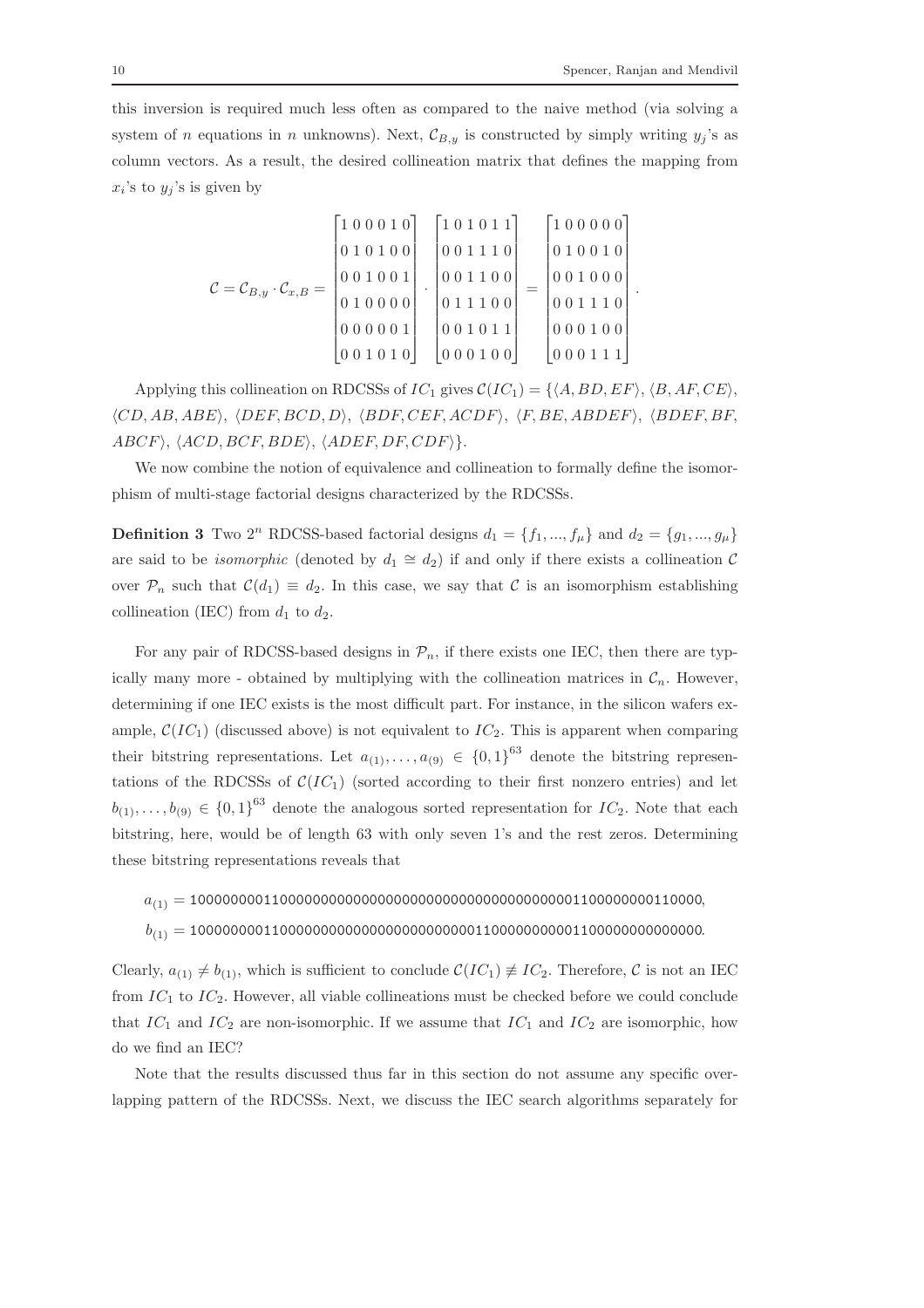spread-based designs (with disjoint RDCSSs), and the star-based designs, where all RDCSSs have a common overlap.

## 4 Search Algorithm for Spread-based Designs

When undertaken naively, determining if two RDCSS-based designs on  $\mathcal{P}_n$  are isomorphic involves exhaustively searching over the entire space  $\mathcal{C}_n$ — as enumerated by (2)— to check if any are IECs. Depending on the value of n, this full search space can be prohibitively large, meaning an exhaustive search would be computationally intractable. We propose a strategy that exploits the structure of IECs to reduce the size of this search space. Here, we motivate and describe our strategy as it applies to RDCSS-based designs with no overlap. In Section 5, we extend this approach to RDCSSs that share a common overlap (i.e., star-based designs).

From the definition of isomorphism (Definition 3), a collineation  $\mathcal C$  can be considered as an IEC if and only if, for all  $i \in \{1, 2, ..., \mu\}$ , the RDCSS  $f_i$  in  $d_1$  is relabeled by  $C$  to  $g_j$  in  $d_2$ for some  $j \in \{1, 2, ..., \mu\}$ . We refer to this as the full RDCSS mapping property (FRMP) of an IEC. The FRMP characterizes which collineations to consider when searching for an IEC. For example, if C is an IEC from  $IC_1$  to  $IC_2$  for the silicon wafers example in Section 2.1, then we know that  $C(A)$ ,  $C(EF)$ , and  $C(BCE)$  must all fall within the same RDCSS of  $IC_2$ ; we need not consider any C for which  $C(A)$  and  $C(EF)$  belong to different RDCSSs, such as  $C(A) = B$  and  $C(EF) = C$ . Furthermore, because A and B are in different RDCSSs in  $IC<sub>1</sub>$ , we know that A and B must be mapped to different RDCSSs in  $IC_2$ ; we can rule out any other collineation, such as those for which  $A \rightarrow BD$  and  $B \rightarrow A$ , when searching for an IEC.

Unfortunately, we are not aware of any constructive approaches for isolating collineations that completely satisfy the FRMP. For this reason, we introduce a relaxed version of the FRMP — called the *partial RDCSS mapping property*  $(PRMP)$  — that does admit a constructive approach. A collineation C satisfies the PRMP for points  $x_1, \ldots, x_n \in \mathcal{P}_n$  if it meets the following requirement: for all  $i, j : 1 \leq i, j \leq n$ , there exist unique  $k, l \ (1 \leq k \neq l \leq \mu)$ such that,  $x_i, x_j \in f_k$  if and only if  $\mathcal{C}(x_i), \mathcal{C}(x_j) \in g_\ell$ . That is, a collineation C satisfies the PRMP for  $x_1, \ldots, x_n$  if  $x_i, x_j$  being co-members of an RDCSS in  $d_1$  occurs if and only if  $\mathcal{C}(x_i)$ and  $\mathcal{C}(x_j)$  are co-members of an RDCSS in  $d_2$ .

Our reasons for defining the PRMP in this manner are two-fold. Firstly, the constraints imposed by the PRMP are a strict subset of the constraints imposed by the FRMP. As a result, any collineation satisfying the FRMP (i.e. IECs) will also satisfy the PRMP for any given  $x_1, \ldots, x_n$ ; our reduction of the search space does not ignore any possible IECs. Secondly, because the constraints in the PRMP involve just  $n$  points, the collineations satisfying the PRMP are now straightforward to construct.

Recall that for linearly independent  $x_1, \ldots, x_n$ , any collineation C is characterized by the images  $y_1 = \mathcal{C}(x_1), \ldots, y_n = \mathcal{C}(x_n)$  with the corresponding collineation matrix being easily determined using the algorithm provided in Section 3. Thus, the entire search space for IECs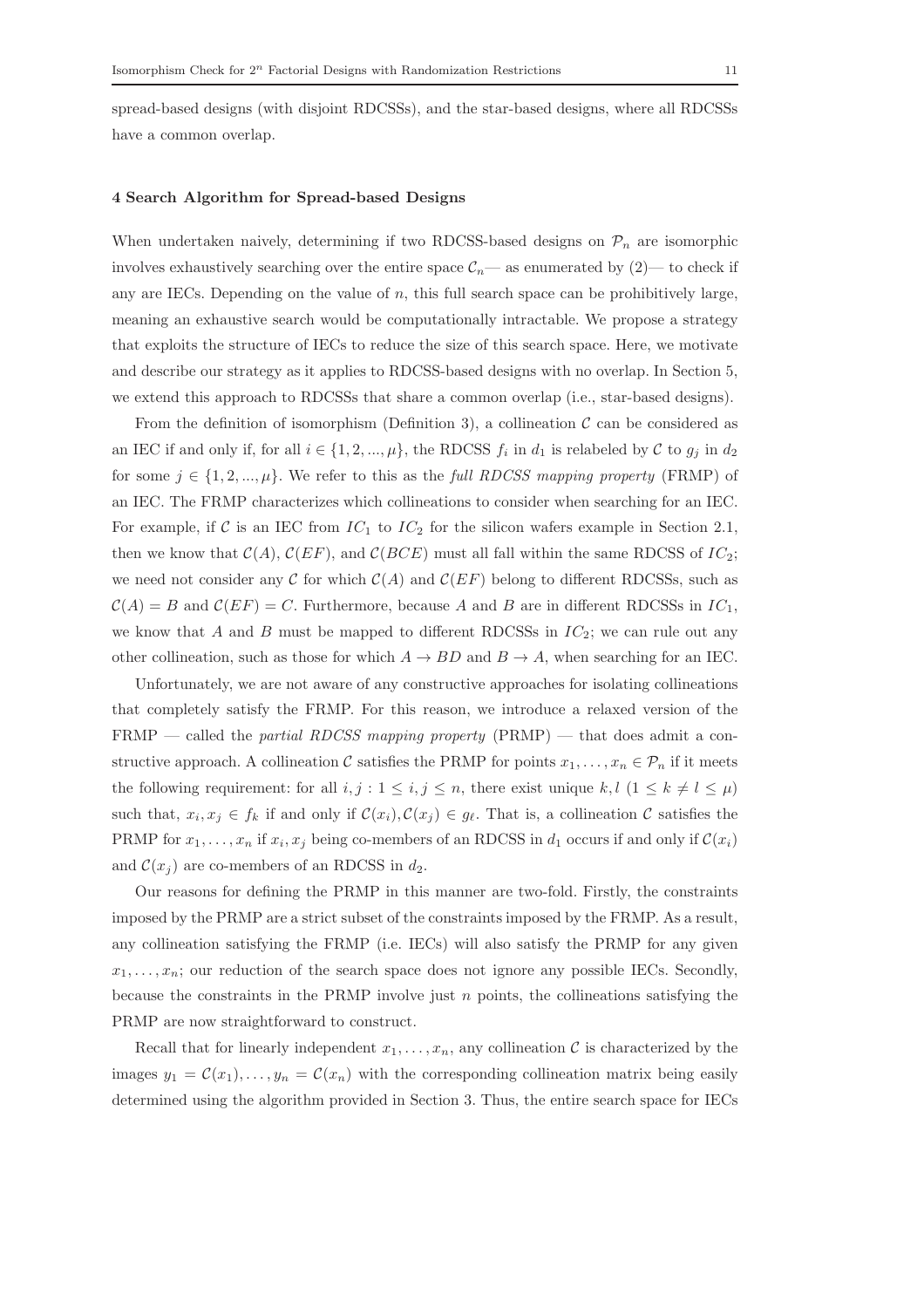given by a PRMP can be constructed by iterating through the possible options for  $y_1, \ldots, y_n$ in  $d_2$  that match the RDCSS co-membership structure of  $x_1, \ldots, x_n$  in  $d_1$ . The remainder of this section describes an approach that efficiently iterates through the collineation matrices in this class to look for IECs. We can then check the equivalence of  $\mathcal{C}(d_1)$  and  $d_2$  — via the bitstring representation — for every  $\mathcal C$  in this class.

We now develop some theory to provide guidance on how to choose the basis set  $x_1, \ldots, x_n \in$  $\mathcal{P}_n$ . Proposition 1 presents an upper bound on the number of collineations satisfying the PRMP for a basis  $\{x_1, \ldots, x_n\}$ . Appendix A provides a proof of this result, as well as a comment explaining why it is only an upper bound.

**Proposition 1** Let  $d_1 = \{f_1, \ldots, f_\mu\}$  and  $d_2 = \{g_1, \ldots, g_\mu\}$  be two  $2^n$  RDCSS-based designs obtained from balanced  $(t - 1)$ -spreads of  $\mathcal{P}_n$ . Let  $\{x_1, \ldots, x_n\}$  be a basis of  $\mathcal{P}_n$ ,  $m_i = |f_i \cap$  ${x_1, \ldots, x_n}$  for  $i = 1, \ldots, \mu$ , and  $\ell$  be the number of nonzero  $m_i$ 's. Then, the number of collineations C from  $d_1$  to  $d_2$  which satisfy the PRMP for  $x_1, \ldots, x_n$  is bounded above by

$$
\frac{\mu!}{(\mu-\ell)!} \prod_{i=1}^{\ell} \left( \prod_{j=1}^{m_i} \left( 2^t - 2^{j-1} \right) \right).
$$
 (3)

Recall that a balanced  $(t-1)$ -spread of  $\mathcal{P}_n$  exists if and only if t divides n. Therefore, the upper bound (3) from Proposition 1 is minimized for  $\ell = n/t$ , which further implies either  $m<sub>i</sub> = t$  or zero. Proposition 2 guarantees the existence of such a basis for any set of RDCSSs obtained from a balanced  $(t-1)$ -spread of  $\mathcal{P}_n$  (see Appendix A for the proof).

**Proposition 2** For any balanced  $(t - 1)$ -spread based multi-stage design  $d_1 = \{f_1, \ldots, f_\mu\}$  in  $\mathcal{P}_n$ , there exists  $l_0 = n/t$  distinct RDCSSs  $f_{u_1}, \ldots, f_{u_{\ell_0}}$  from  $d_1$ , with  $1 \le u_1, \ldots, u_{\ell_0} \le \mu$ , such that  $\langle \cup_{i=1}^{\ell_0} f_{u_i} \rangle = \mathcal{P}_n$ .

Subsequently, there exist a set  $x_1, \ldots, x_n$  such that the maximum number of collineations that satisfy PRMP can be reduced to

$$
\frac{\mu!}{(\mu - n/t)!} \left( \prod_{j=1}^{t} \left( 2^{t} - 2^{j-1} \right) \right)^{n/t} . \tag{4}
$$

As compared to the naive approach (enumerated in (2)), the proposed approach corresponds to a reduction of the search space by 7 orders of magnitude for checking the isomorphism of 2-spreads of  $\mathcal{P}_6$ . For 1-spreads and 4-spreads of  $\mathcal{P}_{10}$ , the search space is reduced by 13 orders and 12 orders of magnitude, respectively. For larger n, the improvements are even greater.

For checking the isomorphism of  $d_1 = \{f_1, \ldots, f_\mu\}$  and  $d_2 = \{g_1, \ldots, g_\mu\}$  in  $\mathcal{P}_n$ , we follow a systematic approach to search for the IEC by iterating through the candidate collineations. First, choose  $\ell_0 = n/t$  out of  $\mu$  RDCSSs in  $d_1$  that can generate a basis  $\{x_1, \ldots, x_n\}$  for  $\mathcal{P}_n$  such that each of the  $\ell_0$  RDCSSs contributed t points to the basis (as in Proposition 2). Then, construct a collineation matrix  $\mathcal{C}_{x,B}$  to transform the x's to a canonical basis with basic factors,  $\{A, B, ...\}$  (as demonstrated in Section 3). Note that the isomorphism of  $\mathcal{C}_{x,B}(d_1)$  and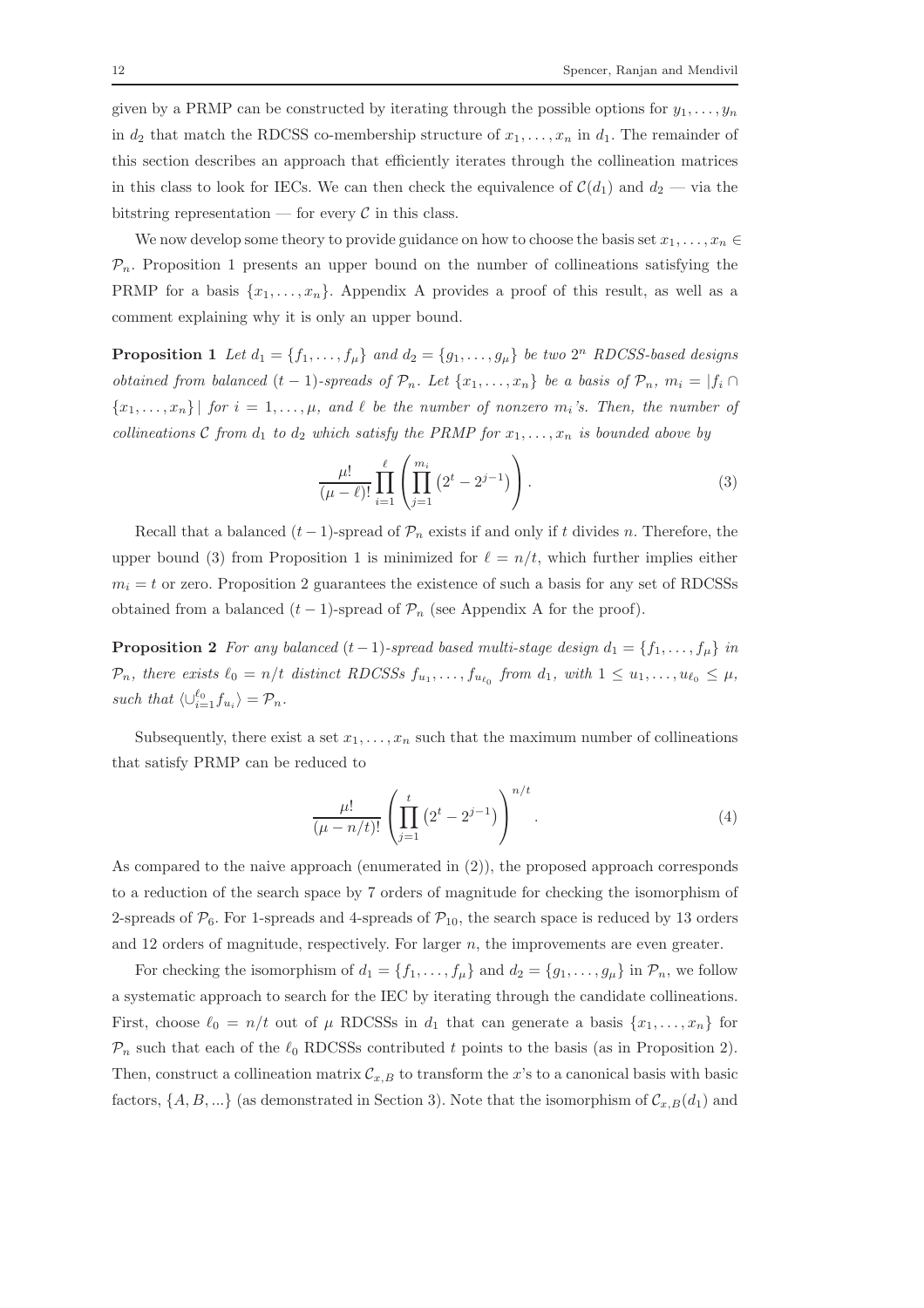$d_2$  implies the isomorphism of  $d_1$  and  $d_2$ . Now, iterate through all possible sets of  $\ell_0$  RDCSSs from  $d_2$  to construct the basis set  $\{y_1, \ldots, y_n\}$  in  $d_2$  and the corresponding collineation matrix  $\mathcal{C}_{B,y}$  that maps the canonical basis to y's. If  $\mathcal{C}_{B,y}(\mathcal{C}_{x,B}(d_1))$  is equivalent to  $d_2$ , then we have found the IEC. The step-by-step algorithm is summarized in Algorithm 1. Note that two subscripts for the x's and y's are introduced to keep track of their RDCSS membership in  $d_1$ and  $d_2$ , respectively. Let  $F_1, \ldots F_n$  be an alternative notation for the basic factors, with the assumption that  $F_1 := A, F_2 := B$ , and so on.

## Algorithm 1 Isomorphism check between two  $(t-1)$ -spread based designs in  $\mathcal{P}_n$ .

- 1. Choose  $\ell_0 = n/t$  out of  $\mu$  RDCSSs from  $d_1 = \{f_1, \ldots, f_{\mu}\}\$ , that satisfy Proposition 2. Let these be  $\{f_{u_1}, \ldots, f_{u_{\ell_0}}\}\$ for  $1 \leq u_1, \ldots, u_{\ell_0} \leq \mu$ .
- 2. For  $i = 1, \ldots, \ell_0$ , specify  $\{x_{i,1}, \ldots, x_{i,t}\} \in f_{u_i}$  such that  $f_{u_i} = \langle x_{i,1}, \ldots, x_{i,t} \rangle$ .
- 3. Construct the collineation matrix  $\mathcal{C}_{x,B}$  which maps the x's in Step 2 to the canonical basis  $\{A, B, \ldots\}$ such that each  $x_{i,j}$  is mapped to  $F_{t(i-1)+j}$ .
- 4. (a) Choose  $\ell_0$  out of  $\mu$  RDCSSs from  $d_2 = \{g_1, \ldots, g_\mu\}$  for mapping  $f_{u_i}$ 's (note that ordering is important). Let that be  $\{g_{v_1},\ldots,g_{v_{\ell_0}}\}$  for  $1\leq v_1,\ldots,v_{\ell_0}\leq \mu$ . If  $|\langle g_{v_1}\cup\ldots\cup g_{v_{\ell_0}}\rangle| < 2^n-1$ , proceed to the next choice for  $\{g_{v_1}, \ldots, g_{v_{\ell_0}}\}.$ 
	- (b) For  $i = 1, \ldots, \ell_0$ , choose a  $\{y_{i,1}, \ldots y_{i,t}\} \in g_{u_i}$  such that  $g_{v_i} = \langle y_{i,1}, \ldots, y_{i,t} \rangle$ .
	- (c) Choose one of the  $(\ell_0)!$  permutations of the elements  $1, \ldots, \ell_0$ , say  $\sigma_k$ , for  $k = 1, \ldots, (\ell_0)!$ .
	- (d) Construct  $\mathcal{C}_{B,y}$  which maps the canonical basis elements to y's such that  $F_{t(i-1)+j}$  is mapped to  $y_{\sigma_k(i),j}$ .
	- (e) If  $C_{B,y}(C_{x,B}(d_1))$  is equivalent to  $d_2$  (as per the bitstring method in Section 3), then,  $d_1 \cong d_2$ , and report  $C = C_{B,y} \cdot C_{x,B}$  as an IEC and exit; otherwise, continue.
	- (f) Go to Step 4(c) and choose another ordering  $\sigma_k$  if possible, otherwise, continue.
	- (g) Go to Step 4(b) and choose another basis if possible, otherwise, continue.
	- (h) Go to Step 4(a) and choose another set of RDCSSs if possible, otherwise report that  $d_1$  and  $d_2$  are non-isomorphic.

A few quick remarks worth noting. From an implementation standpoint, the stages in Step 4 are nested, making it straightforward to parallelize at any stage of the hierarchy. The matrix inversion is required only for Step 3, and the factorization  $C = C_{B,y} \cdot C_{x,B}$  avoids the need to repeatedly solve that systems of linear equations associated with  $\mathcal{C}(x_{i,j}) = y_{\sigma_k(i),j}$ . Moreover, Algorithm 1 iterates through all possible collineations satisfying the PRMP for a particular chosen set  $\{x_1, \ldots, x_n\}$ . As discussed above, the set of collineations satisfying a PRMP is a superset of the collineations satisfying the FRMP (which contains all possible IECs). Therefore, by exhausting the set of collineations for one chosen set  $\{x_1, \ldots, x_n\}$ , we are guaranteed to have already visited all possible IECs.

In terms of algorithmic complexity, the speed-up of moving from the naive search method to Algorithm 1 is proportional to the reduction in the search space size from (2) to (4). The complexity of the equivalence check algorithm (as described in Section 3) is  $O(n^22^n)$ . We have also implemented this algorithm in R (see Appendix C for illustration).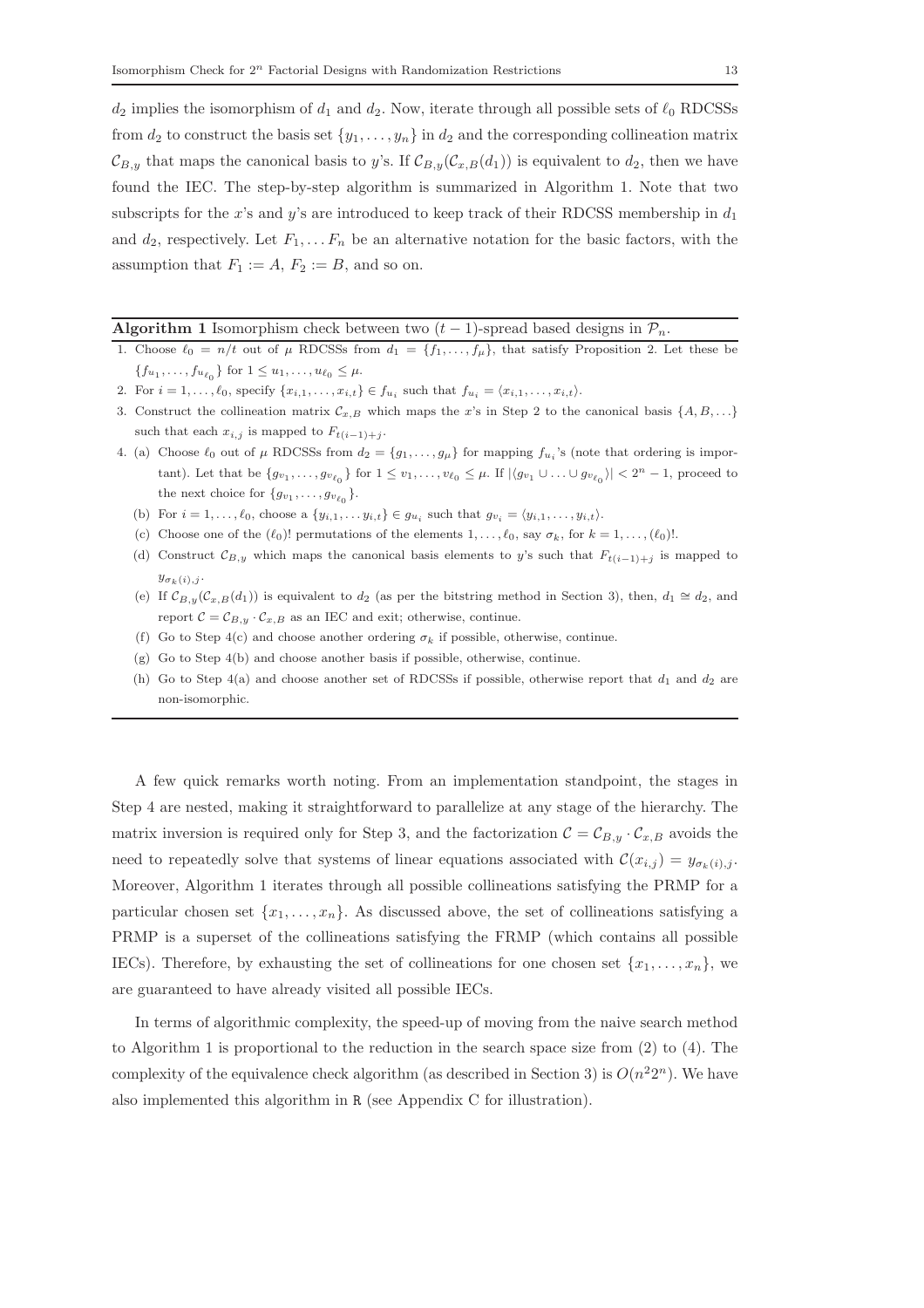Example: To demonstrate Algorithm 1, we will illustrate a run to check the isomorphism of  $IC_1$  and  $IC_2$  (in the silicon wafers experiment) below. Recall that  $IC_1 = \{f_1 =$  $\langle A, EF, BCE \rangle, f_2 = \langle B, AF, CDF \rangle, f_3 = \langle C, AB, ADE \rangle, f_4 = \langle D, BC, BEF \rangle, f_5 = \langle E, CD, ACF \rangle,$  $f_6 = \langle F, DE, ABD \rangle, f_7 = \langle BD, BF, ACE \rangle, f_8 = \langle AC, CE, BDF \rangle, f_9 = \langle AD, BE, CF \rangle,$ and  $IC_2 = \{g_1 = \langle A, BD, CF \rangle, g_2 = \langle B, AF, CE \rangle, g_3 = \langle C, BF, DE \rangle, g_3 = \langle D, AC, BE \rangle,$  $g_5 = \langle E, AB, DF \rangle, g_6 = \langle F, AE, CD \rangle, g_7 = \langle AD, BC, EF \rangle, g_8 = \langle ACE, ADF, BEF \rangle,$  $g_9 = \langle ABC, ADE, CEF \rangle$ . The following represents an iteration of Step 4 for which an ICE from  $IC_1$  to  $IC_2$  is found.

- 1. Here,  $\ell_0 = 2$  with  $f_{u_1} = \langle A, EF, BCE \rangle$  and  $f_{u_2} = \langle B, AF, CDF \rangle$ .
- 2. Let  $x_{1,1} = A, x_{1,2} = EF, x_{1,3} = BCE$ , and  $x_{2,1} = B, x_{2,2} = AF, x_{2,3} = CDF$ .
- 3. The collineation matrix  $\mathcal{C}_{x,B}$  that canonicalize these x's has been presented in Section 3.
- 4. Here, we calculate the total number of options at each stage, and then demonstrate their values when the first IEC found.
	- (a) There are  $9!/(9-2)! = 72$  choices for  $\{v_1, v_2\} \subset \{1, \ldots, 9\}$ . Our first choice of  $\{v_1, v_2\} =$  ${1, 2}$  leads to an IEC.
	- (b) There are  $(2^3 1) \cdot (2^3 2) \cdot (2^3 2^2) = 7 \cdot 6 \cdot 4 = 168$  choices for linearly independent  $y_{1,1}, y_{1,2}, y_{1,3} \in q_1$ , and 168 choices for linearly independent  $y_{2,1}, y_{2,2}, y_{2,3} \in q_2$ . Out of  $(168)^2$  iterations, we found an IEC in the 359th step of our search. The y's that led to the first IEC are  $y_{1,1} = A$ ,  $y_{1,2} = BD$ ,  $y_{1,3} = BCDF$ ,  $y_{2,1} = B$ ,  $y_{2,2} = ABCEF$ ,  $y_{2,3} = ABF.$
	- (c) There are two options for the permutation:  $\sigma_1 = (1, 2)$  or  $\sigma_2 = (2, 1)$ . Our first IEC was found using  $\sigma_1$ .
	- (d) Here,

$$
\mathcal{C}_{B,y} = \begin{bmatrix} 1 & 0 & 0 & 0 & 1 & 1 \\ 0 & 1 & 1 & 1 & 1 & 1 \\ 0 & 0 & 1 & 0 & 1 & 0 \\ 0 & 1 & 1 & 0 & 0 & 0 \\ 0 & 0 & 0 & 0 & 1 & 0 \\ 0 & 0 & 0 & 0 & 1 & 1 \end{bmatrix}.
$$

(e) A run of the equivalence check algorithm verifies that  $\mathcal{C}_{B,y}(\mathcal{C}_{x,B}(d_1))$  is equivalent to  $d_2$  (details omitted for space). Thus,  $d_1 \cong d_2$ , and

$$
\mathcal{C} = \mathcal{C}_{B,y} \cdot \mathcal{C}_{x,B} = \begin{bmatrix} 1 & 0 & 0 & 0 & 1 & 1 \\ 0 & 1 & 1 & 1 & 1 & 1 \\ 0 & 0 & 1 & 0 & 1 & 0 \\ 0 & 1 & 1 & 0 & 0 & 0 \\ 0 & 1 & 1 & 0 & 0 & 0 \\ 0 & 0 & 0 & 0 & 1 & 0 \\ 0 & 0 & 1 & 0 & 1 & 1 \end{bmatrix} \begin{bmatrix} 1 & 0 & 1 & 0 & 1 & 1 \\ 0 & 0 & 1 & 1 & 1 & 0 \\ 0 & 0 & 1 & 1 & 1 & 0 \\ 0 & 1 & 1 & 0 & 0 & 0 \\ 0 & 0 & 1 & 0 & 1 & 1 \\ 0 & 0 & 0 & 1 & 0 & 0 \end{bmatrix} = \begin{bmatrix} 1 & 0 & 0 & 1 & 0 & 0 \\ 0 & 1 & 0 & 0 & 0 & 0 \\ 0 & 0 & 0 & 1 & 1 & 1 \\ 0 & 0 & 0 & 1 & 1 & 1 \\ 0 & 0 & 0 & 0 & 1 & 0 \\ 0 & 0 & 0 & 0 & 1 & 1 \\ 0 & 0 & 0 & 0 & 1 & 1 \end{bmatrix}
$$

is an IEC. We can exit the algorithm.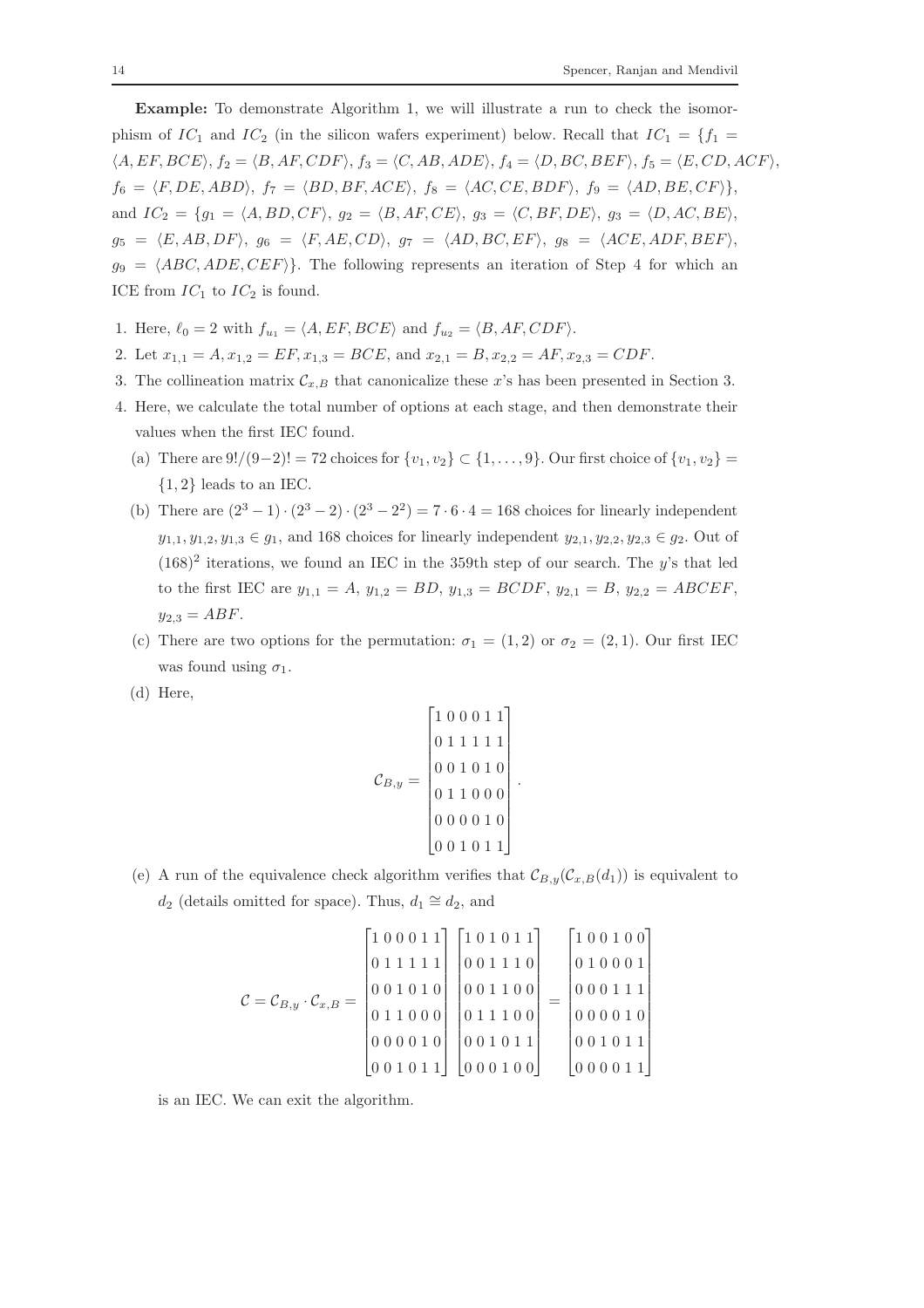## 5 Search Algorithm for Star-based Designs

Recall that a balanced star-based design refers to a multi-stage factorial design with equal sized RDCSSs that share a common overlap. As per Lemma 1, a star  $\Omega = St(n, \mu, t, t_0)$  can be expressed as  $\Omega = \psi \times \pi$ , where  $\psi$  is a  $((t-t_0)-1)$ -spread of  $\mathcal{P}_{n-t_0}$ , and  $\pi$  is  $(t_0-1)$ -dimensional subspace in  $\mathcal{P}_n \backslash \mathcal{P}_{n-t_0}$ . As earlier, let  $u = n-t_0$  and  $h = t-t_0$ . Thus, the isomorphism check between two star-based designs  $d_1$  and  $d_2$  (with  $(t_0 - 1)$ -dimensional nuclei) can be reduced to checking isomorphism between two  $(h-1)$ -spreads of  $\mathcal{P}_{n-t_0}$  by iterating through the elements of  $\mathcal{C}_{n-t_0}$  instead of  $\mathcal{C}_n$ . Even for small nuclei (e.g.  $t_0 = 1$  or 2), this corresponds to a large reduction in the search space.

Algorithm 2 summarizes the steps of how Algorithm 1 can be used to search for an IEC between  $d_1$  and  $d_2$  based on  $\Omega_1 = \psi_1 \times \pi_1$  and  $\Omega_2 = \psi_2 \times \pi_2$ , respectively.

**Algorithm 2** Isomorphism check between two  $St(n, \mu, t, t_0)$ -based designs  $d_1$  and  $d_2$ , which correspond to stars  $\Omega_1 = \psi_1 \times \pi_1$  and  $\Omega_2 = \psi_2 \times \pi_2$ , respectively.

- 1. Determine two bases  $\{p_{1,1},\ldots,p_{1,t_0}\}$  and  $\{p_{2,1},\ldots,p_{2,t_0}\}$  of the nuclei  $\pi_1$  and  $\pi_2$ , respectively.
- 2. Construct a collineation matrix  $\mathcal{C}_{\pi_1,B}$  mapping  $\{p_{1,1},\ldots,p_{1,t_0}\}\;$  to the  $t_0$  trailing basic factors  $F_{n-t_0+1}, \ldots, F_n$ . The pre-images of  $F_1, \ldots, F_{n-t_0}$  can be chosen as an arbitrary linearly independent set from  $\mathcal{P}_n \backslash \pi_1$ .
- 3. Similarly, construct a collineation matrix  $\mathcal{C}_{\pi_2,B}$  mapping  $\{p_{2,1},\ldots,p_{2,t_0}\}$  to the  $t_0$  trailing basic factors  $F_{n-t_0+1}, \ldots, F_n$ .
- 4. Extract designs  $d_1^*$  and  $d_2^*$  on  $\mathcal{P}_{n-t_0}$  corresponding to the spreads  $\mathcal{C}_{\pi_1,B}(\psi_1)$  and  $\mathcal{C}_{\pi_2,B}(\psi_2)$ .
- 5. Run Algorithm 1 on  $d_1^*$  and  $d_2^*$ . If we come across a  $\mathcal{C}^*$  that is an IEC, then an IEC for  $d_1$  and  $d_2$  is given by  $C = C_{\pi_2, B}^{-1} \cdot C^* \cdot C_{\pi_1, B}$ . Otherwise,  $d_1$  and  $d_2$  are non-isomorphic.

Note that in Algorithm 2, Steps 1-4 relabel the  $(h-1)$ -spreads  $\psi_1$  and  $\psi_2$  of  $\mathcal{P}_{n-t_0}$  such that their points are within the span of the first  $n-t_0$  canonical factors  $F_1, \ldots, F_{n-t_0}$  (or  $A, B, \ldots$ ). This relabeling allows Algorithm 1 to be run using a search space of collineations over  $\mathcal{P}_{n-t_0}$ rather than over  $\mathcal{P}_n$ , as all effects involving the last  $t_0$  basic factors are discarded along with the nuclei. This reduction of the search space decreases both the number of collineations that need to be considered as well as the dimension of the structures involved.

Similar to Algorithm 1, the computational complexity of Algorithm 2 improves over the naive method proportionally to the reduction in the search space from  $(2)$  evaluated at n to (4) evaluated at  $n - t_0$ . Furthermore, the complexity of each equivalence check decreases from  $O(n^2 2^n)$  to  $O(n^2 2^{n-t_0})$  because the objects being compared are smaller after reducing to spreads. Appendix C illustrates the usage of our R implementation.

In the plutonium alloy example,  $PA_1 = \{ \langle A, B, CDE \rangle, \langle C, AD, BE \rangle, \langle D, E, ABC \rangle \}$  is derived from a balanced covering star  $St(5, 5, 3, 1)$  of  $\mathcal{P}_5$ , whereas,  $PA_2 = \{ \langle A, B, DE, ACD \rangle, \}$  $\langle C, AB, DE, ACD \rangle$ ,  $\langle D, E, AB, ACD \rangle$  represents a covering star  $St(5, 3, 4, 3)$  of  $\mathcal{P}_5$ . Since the sizes of the two nuclei are different, the two designs are trivially non-isomorphic.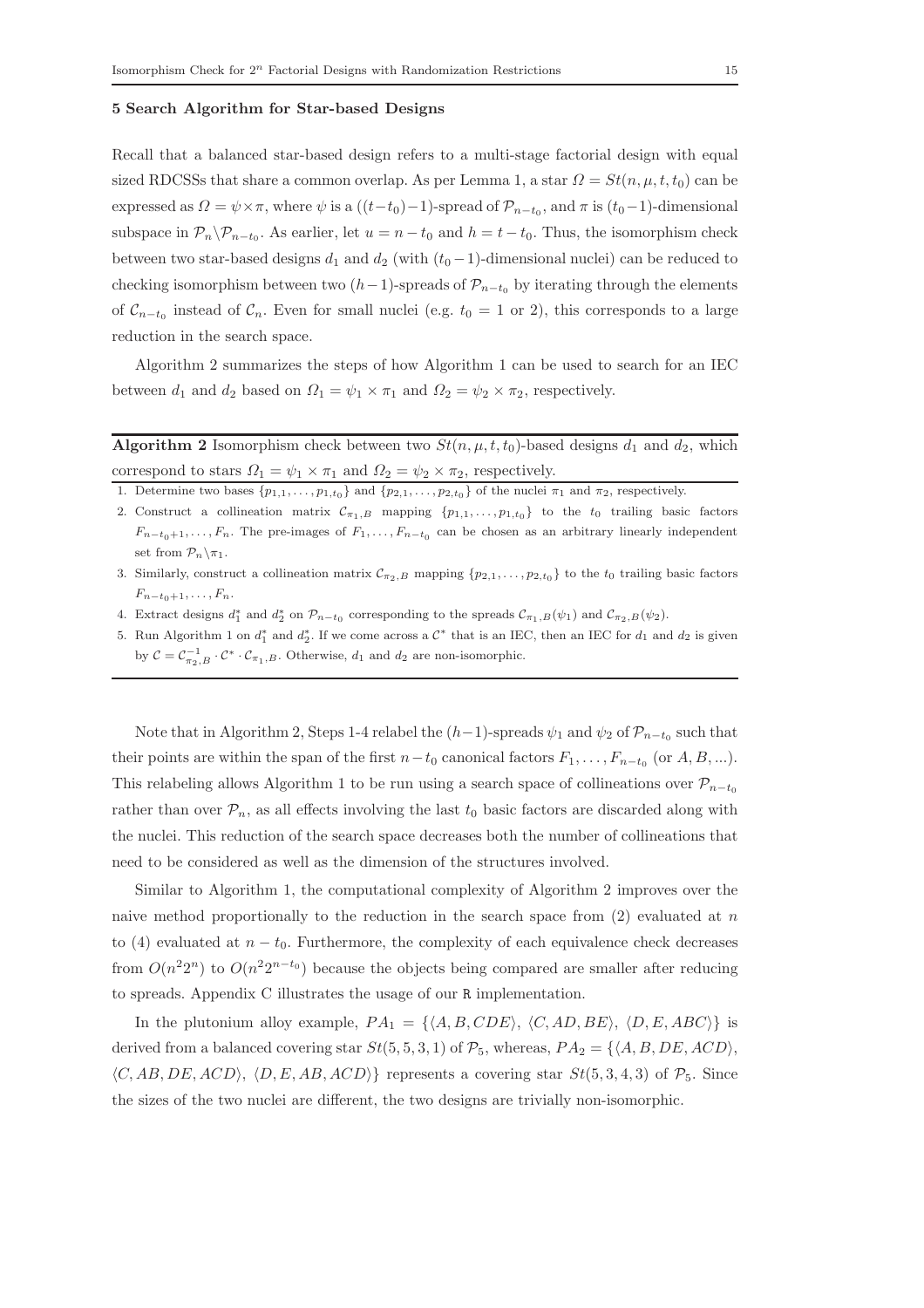## 6 Results on Special Cases

Thus far we have developed theoretical results and algorithms for checking whether or not two RDCSS-based designs are isomorphic. However, we often want to compare all possible admissible designs and find the optimal one as per some ranking criterion. For this purpose, we need to construct all possible different (or non-isomorphic) admissible designs. This is a much bigger challenge for RDCSS-based designs because formal construction methods for all possible spreads or stars are not known yet. In this section, we discuss some results from the Combinatorics literature on the complete classification of spreads that can be used for small RDCSS-based designs in  $\mathcal{P}_n$ .

#### 6.1 Complete Classification

A balanced  $(t-1)$ -spread of  $\mathcal{P}_n$  is referred to as *trivial* for  $t = 1$  and  $t = n$ . Of course, we are more interested in the non-trivial cases. As expected, complete classification of non-isomorphic balanced spreads is known for only small  $n$ .

- A1.  $[n \leq 3]$ : All balanced spreads are trivial, meaning for every given  $n \leq 3$  all  $(t-1)$ -spreads of  $\mathcal{P}_n$  are isomorphic.
- A2.  $[n = 4]$ : André (1954) ensures the existence of non-trivial spreads for  $t = 2$ . Soicher (2000) show that all 1-spreads of  $\mathcal{P}_4$  are isomorphic.
- A3.  $[n = 5]$ : All covering spreads are trivial, as  $n = 5$  is prime. However, a complete classification of partial spreads of  $\mathcal{P}_5$  is available in Gordon et al. (2004), indicating that there are 4 isomorphism classes of maximal 1-spreads of  $\mathcal{P}_5$  consisting of 9 RDCSSs.
- A4.  $[n = 6]$ : There exist non-trivial balanced spreads for  $t = 2$  and  $t = 3$ . Topalova and Zhelezova (2010) showed that all 2-spreads  $(t = 3)$  of  $\mathcal{P}_6$  are isomorphic, and Mateva and Topalova (2009) used exhaustive search to show that there exist 131044 mutually non-isomorphic 1-spreads  $(t = 2)$  of  $\mathcal{P}_6$ .
- A5.  $[n = 7]$ : All covering spreads are trivial, as  $n = 7$  is prime. However, Honold et al. (2019) have shown that there exist 715 isomorphism classes of maximal partial 2-spreads of  $P_7$ consisting of 17 RDCSSs.

For  $n \geq 8$ , we are unaware of any such results. For an example of two non-isomorphic 1-spreads of  $\mathcal{P}_6$ , consider  $d_1 = \{f_1, ..., f_{21}\}$ , shown in Table 3, and  $d_2 = \{g_1, ..., g_{21}\}$ , where  $g_i = f_i$  for  $i = 1, ..., 18$ , and  $g_{19} = \{ACE, AF, CEF\}$ ,  $g_{20} = \{BCDF, CF, BD\}$ , and  $g_{21} =$  ${ABCD, AEF, BCDEF}$ . Here, the spread for  $d_2$  was obtained via partitioning the RDCSSs  $f_{19}$ ,  $f_{20}$ , and  $f_{21}$  in  $d_1$  into 3 new RDCSSs. The non-isomorphism of the spreads was verified using Algorithm 1.

Admittedly, multi-stage factorial experiments with a small number of basic factors have been typically more common in industrial experiments. However some of the modern experiments, for instance using computer simulation models, involve a large number of factors. We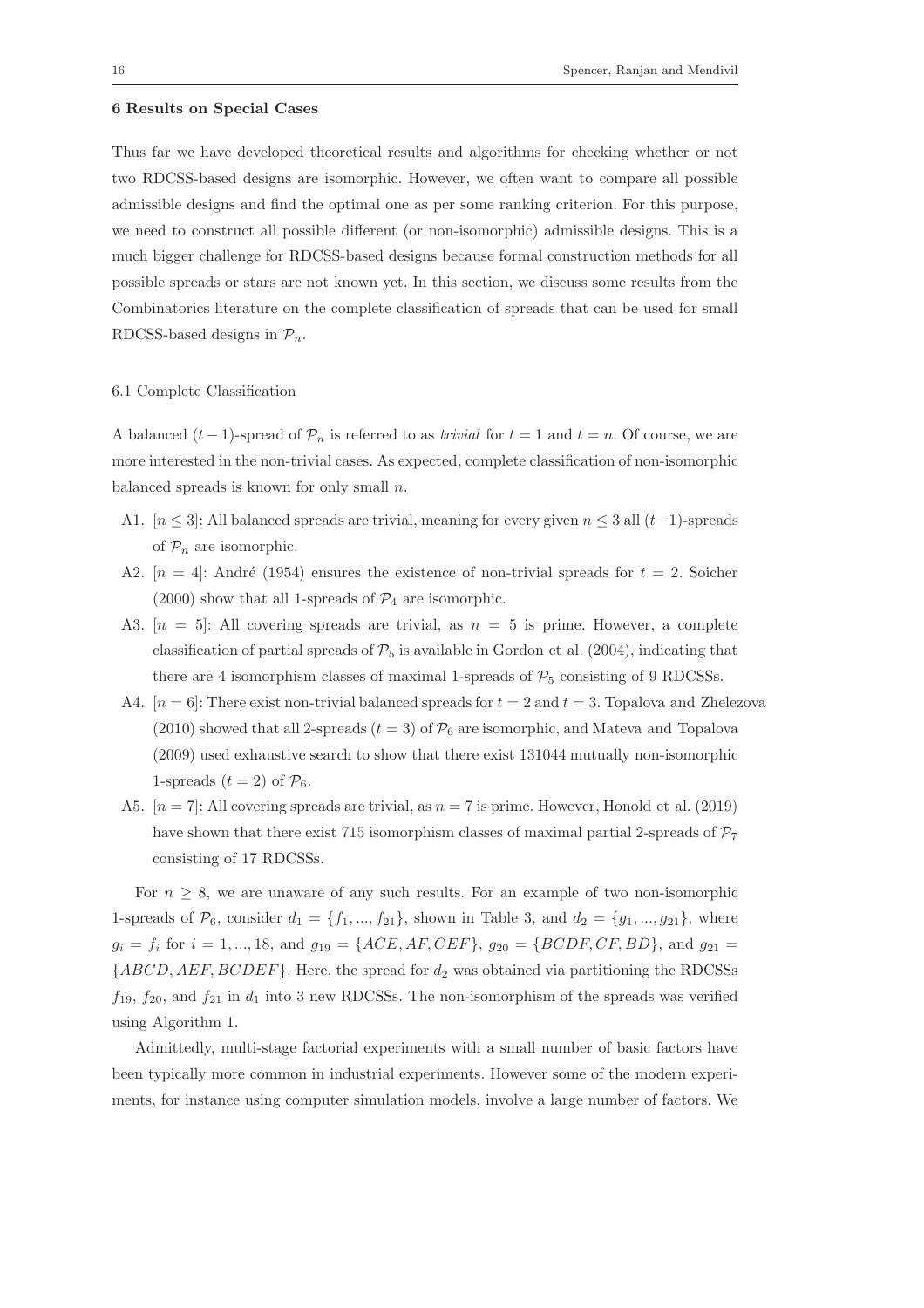| $f_1$        | $f_2$        | $f_3$       | $f_4$       | $f_5$        | f6           | f7            | $f_8$       |
|--------------|--------------|-------------|-------------|--------------|--------------|---------------|-------------|
| F            | E            | D           | C           | B            | А            | EF            | DE          |
| <b>ABCEF</b> | ABDF         | ACF         | BF          | AE           | DEF          | CDE           | <b>BCD</b>  |
| ABCE         | <b>ABDEF</b> | <b>ACDF</b> | <b>BCF</b>  | ABE          | ADEF         | CDF           | <b>BCE</b>  |
| f9           | $f_{10}$     | $f_{11}$    | $f_{12}$    | $f_{13}$     | $f_{14}$     | $f_{15}$      | $f_{16}$    |
| CD           | BC           | AB          | DF          | CE           | AC           | <b>BEF</b>    | ADE         |
| ABC          | ABEF         | ADF         | BE          | AD           | <b>BDE</b>   | ACD           | <b>BCEF</b> |
| ABD          | ACEF         | <b>BDF</b>  | <b>BDEF</b> | ACDE         | <b>ABCDE</b> | <b>ABCDEF</b> | ABCDF       |
| $f_{17}$     | $f_{18}$     | $f_{19}$    | $f_{20}$    | $f_{21}$     |              |               |             |
| <b>CDEF</b>  | <b>BCDE</b>  | ABCD        | AEF         | <b>BD</b>    |              |               |             |
| <b>ABDE</b>  | <b>ACDEF</b> | <b>BCDF</b> | CF          | <b>CEF</b>   |              |               |             |
| ABCF         | ABF          | AF          | ACE         | <b>BCDEF</b> |              |               |             |

Table 3 A 1-spread of  $\mathcal{P}_6 = PG(5, 2)$ 

now argue that the classification of balanced spreads presented above generates a rich class of star-based designs.

One may not find 0-spreads to be useful for a spread-based design, but such spreads can play a crucial role in constructing useful star-based designs, e.g., via Lemma 2. For instance, in the plutonium alloy example, a 0-spread of  $\mathcal{P}_2$  is used to construct the balanced covering star  $St(5, 3, 4, 3)$  of  $\mathcal{P}_5$  which generates  $PA_2$  – a 3-stage  $2^5$  split-lot design with four randomization factors at each stage. This design is desirable as the significance of all effects can be assessed using four half-normal plots (see Ranjan et al. (2010) for details). Similarly, 1-spreads and 2 spreads can also be augmented with different sized nuclei to form a variety of stars, providing flexibility for constructing small to large star-based designs.

We now use the results from  $A1 - A5$  and the theoretical results presented in Sections 3 and 5 to classify the non-isomorphic balanced covering stars  $St(n, \mu, t, t_0)$  of  $\mathcal{P}_n$ . For convenience we follow the same notation,  $u = n - t_0$  and  $h = t - t_0$ , as in Lemma 2.

- B1. For any given  $0 \le u \le 5$ ,  $t_0 \ge 0$  and h that divides u, all balanced covering stars  $St(u + t_0, \mu, h + t_0, t_0)$  of  $\mathcal{P}_{u+t_0}$  are isomorphic to each other. The proof follows from Lemma 1 and  $A1 - A3$ .
- B2. For  $t_0 \ge 0$ , all balanced covering stars  $St(6+t_0, \mu, 2+t_0, t_0)$  of  $\mathcal{P}_{6+t_0}$  are isomorphic to each other. The result follows from A4.
- B3. For every  $t_0 \geq 0$ , there exist 131044 mutually non-isomorphic balanced stars  $St(6 +$  $t_0, \mu, 3 + t_0, t_0$  of  $\mathcal{P}_{6+t_0}$ . The result follows from A4.

The categories defined by B1 and B2 contain most of the popular stars used to obtain RDCSS-based designs. For cases falling outside of these categories, it may be necessary to search over representatives from all isomorphism classes when searching for designs. This is a difficult problem because other than the exhaustive search methods used by Topalova and Zhelezova (2010) and Mateva and Topalova (2009), there is no known strategy for obtaining representatives of all isomorphism classes.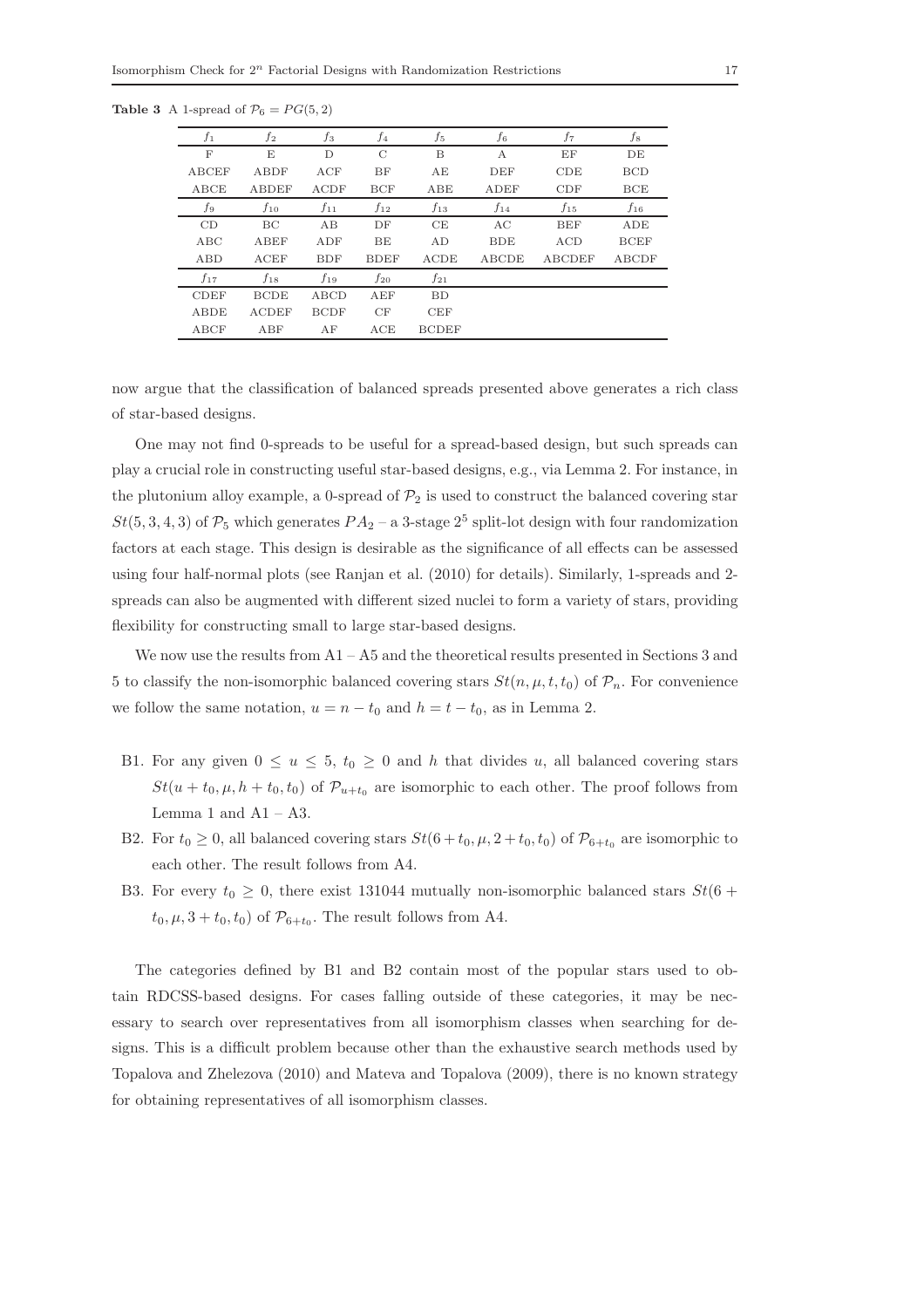## 6.2 Cyclic-spread based Designs

In this section we provide results demonstrating that the most popular approach of constructing a balanced spread – the cyclic approach of Hirschfeld (1998) – only accesses a single isomorphism class, even if many exist. The algebraic results used in the proofs (presented in Appendix B) are mostly based on Lidl and Niederreiter (1994).

Although the spreads obtained via the cyclic construction method (outlined in Section 2.2) may vary with the choice of the primitive element and primitive polynomial of  $GF(2<sup>u</sup>)$ , the next two results establish that such spreads are equivalent or isomorphic.

**Theorem 1** Let  $\psi_1 = \{f_1, ..., f_\mu\}$  and  $\psi_2 = \{g_1, ..., g_\mu\}$  be two  $(h-1)$ -spreads of  $\mathcal{P}_u$  constructed using the cyclic method with two different roots  $\alpha$  and  $\beta$  of the same primitive polynomial  $P(\omega)$ . Then  $\psi_1$  is equivalent to  $\psi_2$ .

**Theorem 2** Let  $\psi_1 = \{f_1, ..., f_\mu\}$  and  $\psi_2 = \{g_1, ..., g_\mu\}$  be two  $(h-1)$ -spreads of  $\mathcal{P}_u$  constructed using the cyclic method with two different primitive polynomials  $P_1(\omega)$  and  $P_2(\omega)$ respectively. Then  $\psi_1$  is isomorphic to  $\psi_2$ .

See Appendix B for the proofs of Theorems 1 and 2. Although the cyclic construction method for  $(h - 1)$ -spreads of  $\mathcal{P}_u$  is widely-used, it accesses only a fraction of all possible spread/star-based designs. For example, only one of the 131044 isomorphism classes of 1 spreads of  $P_6$  is obtained using the cyclic method. As per our knowledge, one may have to rely on exhaustive search to find non-isomorphic spread/star-based designs.

## 7 Concluding Remarks

In this paper, we formalize the definition of isomorphism of multi-stage factorial designs under the unified framework based on randomization defining contrast subspace (RDCSS), developed by Ranjan (2007). Focussing on the RDCSS-based designs that are derived from balanced spreads and balanced covering stars, we have developed isomorphism check algorithms that are more efficient than the naive approach of iterating through all possible relabelings and reorderings. We have also provided a complete classification of small designs that are typically assumed to be important from practical standpoint. Furthermore, the proposed algorithms and relevant functions are implemented in R for easy access.

A few remarks are as follows. Both the theoretical results and the algorithms can easily be generalized for unbalanced spreads and stars, however, the construction and complete classification of such designs require more work. Some of the theoretical results will also hold when generalized to q-level multi-stage factorial designs with randomization restrictions. The proposed relabeling approach can also be used to find a design that meet the pre-specified randomization restrictions.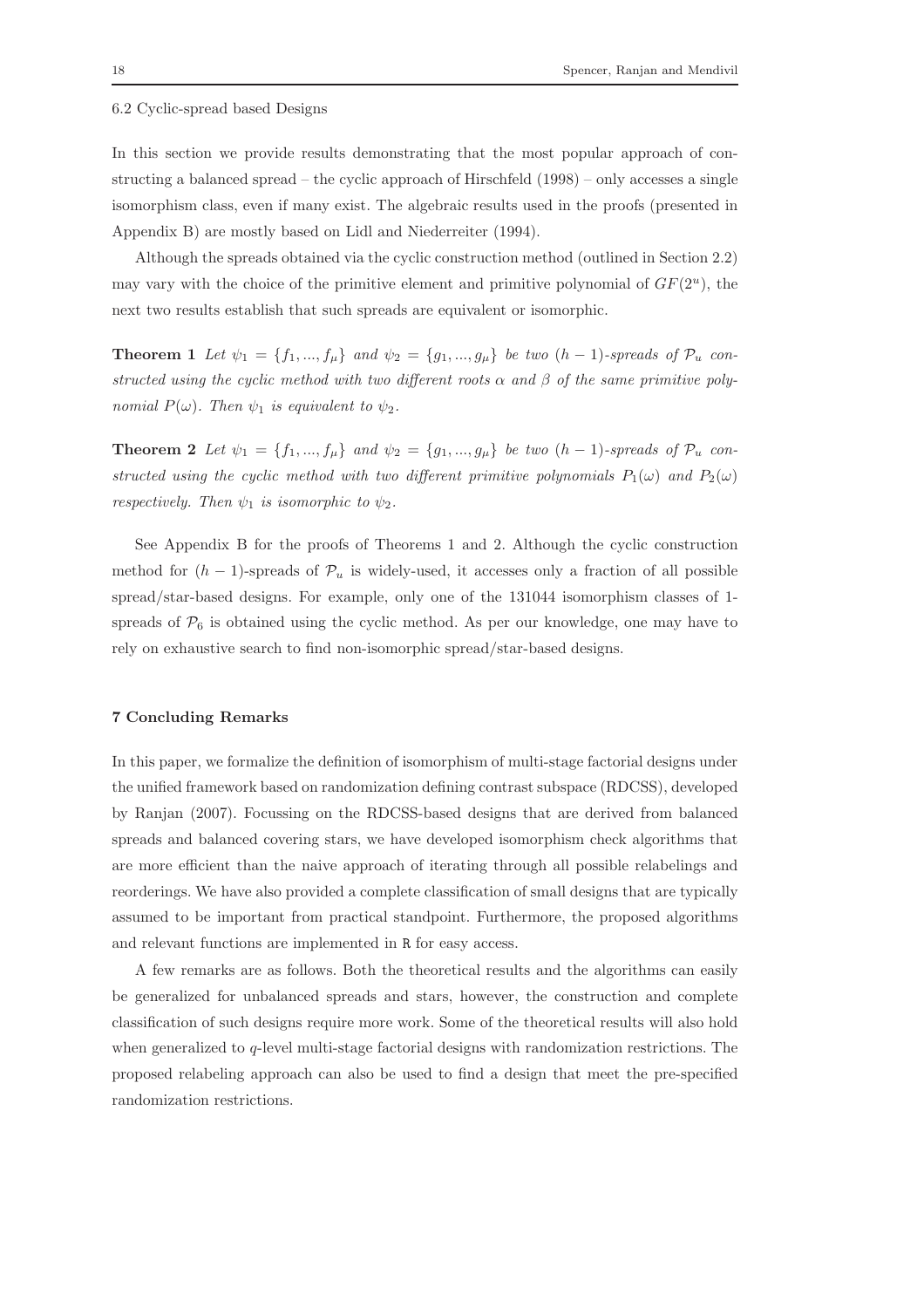Acknowledgements The authors would like to thank the chief editor, the handling editor, and the reviewers for their helpful comments.

## Conflict of interest

The authors declare that they have no conflict of interest.

## References

- Addelman S (1964) Some two-level factorial plans with split plot confounding'. Technometrics 6(3):253–258
- André J (1954) Über nicht-desarguessche ebenen mit transitiver translationsgruppe. Mathematische Zeitschrift 60(1):156–186
- Bailey RA (2004) Association schemes: Designed experiments, algebra and combinatorics, vol 84. Cambridge University Press
- Batten LM (1997) Combinatorics of finite geometries. Cambridge University Press
- Bingham D, Sitter RR (1999) Minimum-aberration two-level fractional factorial split-plot designs. Technometrics 41(1):62–70
- Bingham D, Sitter R, Kelly E, Moore L, Olivas JD (2008) Factorial designs with multiple levels of randomization. Statistica Sinica pp 493–513
- Bose RC (1947) Mathematical theory of the symmetrical factorial design. Sankhya: The Indian Journal of Statistics pp 107–166
- Box GE, Hunter WG, Hunter JS, et al. (1978) Statistics for experimenters
- Butler NA (2004) Construction of two-level split-lot fractional factorial designs for multistage processes. Technometrics 46:445–451
- Cheng CS (2016) Theory of factorial design: Single-and multi-stratum experiments. Chapman and Hall/CRC
- Cheng CS, Tang B (2005) A general theory of minimum aberration and its applications. Ann Statist 33(2):944–958, DOI 10.1214/009053604000001228, URL https://doi.org/10.1214/009053604000001228
- Cheng CS, Tsai PW (2011) Multistratum fractional factorial designs. Statistica Sinica 21:1001–1021
- Coxeter HSM (1969) Introduction to Geometry. Wiley, New York, 2nd Ed.
- Daniel C (1959) Use of half-normal plots in interpreting factorial two-level experiments. Technometrics 1(4):311–341
- Dean A, Voss D (1999) Design and Analysis of Experiments. Springer-Verlag New York
- Eisfeld J, Storme L (2000) Partial t-spreads and minimal t-covers in finite projective spaces. Intensive Course on Finite Geometry and its Applications, Ghent University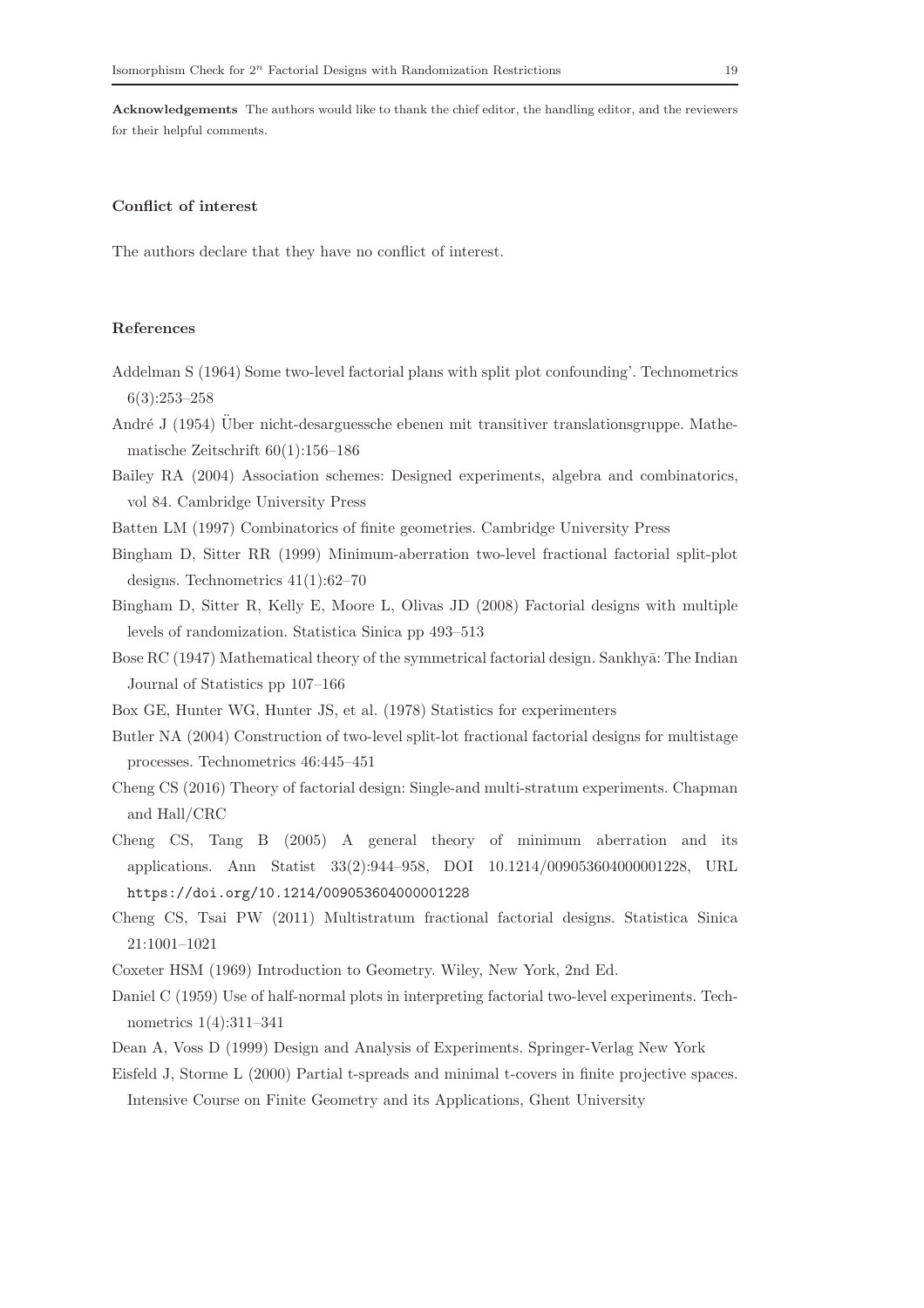- Gordon NA, Shaw R, Soicher LH (2004) Classification of partial spreads in PG (4, 2). Available online as http://www.maths.qmul ac.uk/ $\degree$  leonard/partialspreads/PG42new pdf
- Hedayat AS, Sloane NJA, Stufken J (2012) Orthogonal arrays: theory and applications. Springer Science & Business Media
- Hirschfeld J (1998) Projective Geometries Over Finite Fields. Oxford Mathematical Monographs. Oxford University Press New York
- Honold T, Kiermaier M, Kurz S (2019) Classification of large partial plane spreads in PG(6, 2) and related combinatorial objects. Journal of Geometry 110(1):5
- Lidl R, Niederreiter H (1994) Introduction to finite fields and their applications. Cambridge university press
- Lin C, Sitter R (2008) n isomorphism check for two-level fractional factorial designs. Journal of Statistical Planning and Inference 134:1085–1101
- Ma CX, Fang KT, Lin DK (2001) On the isomorphism of fractional factorial designs. Journal of Complexity 17(1):86–97
- Mateva ZT, Topalova ST (2009) Line spreads of PG (5, 2). Journal of Combinatorial Designs 17(1):90–102
- McDonough T, Shaw R, Topalova S (2014) Classification of book spreads in PG (5, 2). Note di Matematica 33(2):43–64
- Mee R (2009) A comprehensive guide to factorial two-level experimentation. Springer Science & Business Media
- Mee RW, Bates RL (1998) Split-lot designs: Experiments for multistage batch processes. Technometrics 40(2):127–140
- Miller A (1997) Strip-plot configurations of fractional factorials. Technometrics 39:153–161

Mukerjee R, Wu C (2006) A Modern Theory of Factorial Design. Springer-Verlag New York

- Nelder J (1965a) The analysis of randomized experiments with orthogonal block structure. i. block structure and the null analysis of variance. Proc R Soc Lond A 283:147–162
- Nelder J (1965b) The analysis of randomized experiments with orthogonal block structure. ii. treatment structure and the general analysis of variance. Proc R Soc Lond A 283:163–178
- R Core Team (2014) R: A Language and Environment for Statistical Computing. R Foundation for Statistical Computing, Vienna, Austria, URL http://www.R-project.org/
- Ranjan P (2007) Factorial and fractional factorial designs with randomization restrictions-a projective geometric approach. PhD thesis, Dept. of Statistics and Actuarial Science-Simon Fraser University
- Ranjan P, Bingham DR, Dean AM (2009) Existence and construction of randomization defining contrast subspaces for regular factorial designs. The Annals of Statistics pp 3580–3599
- Ranjan P, Bingham D, Mukerjee R (2010) Stars and regular fractional factorial designs with randomization restrictions. Statistica Sinica pp 1637–1653

Ryan TP (2007) Modern Experimental Design. Wiley

Shaw R, Topalova ST (2014) Book spreads in PG (7, 2). Discrete Mathematics 330:76–86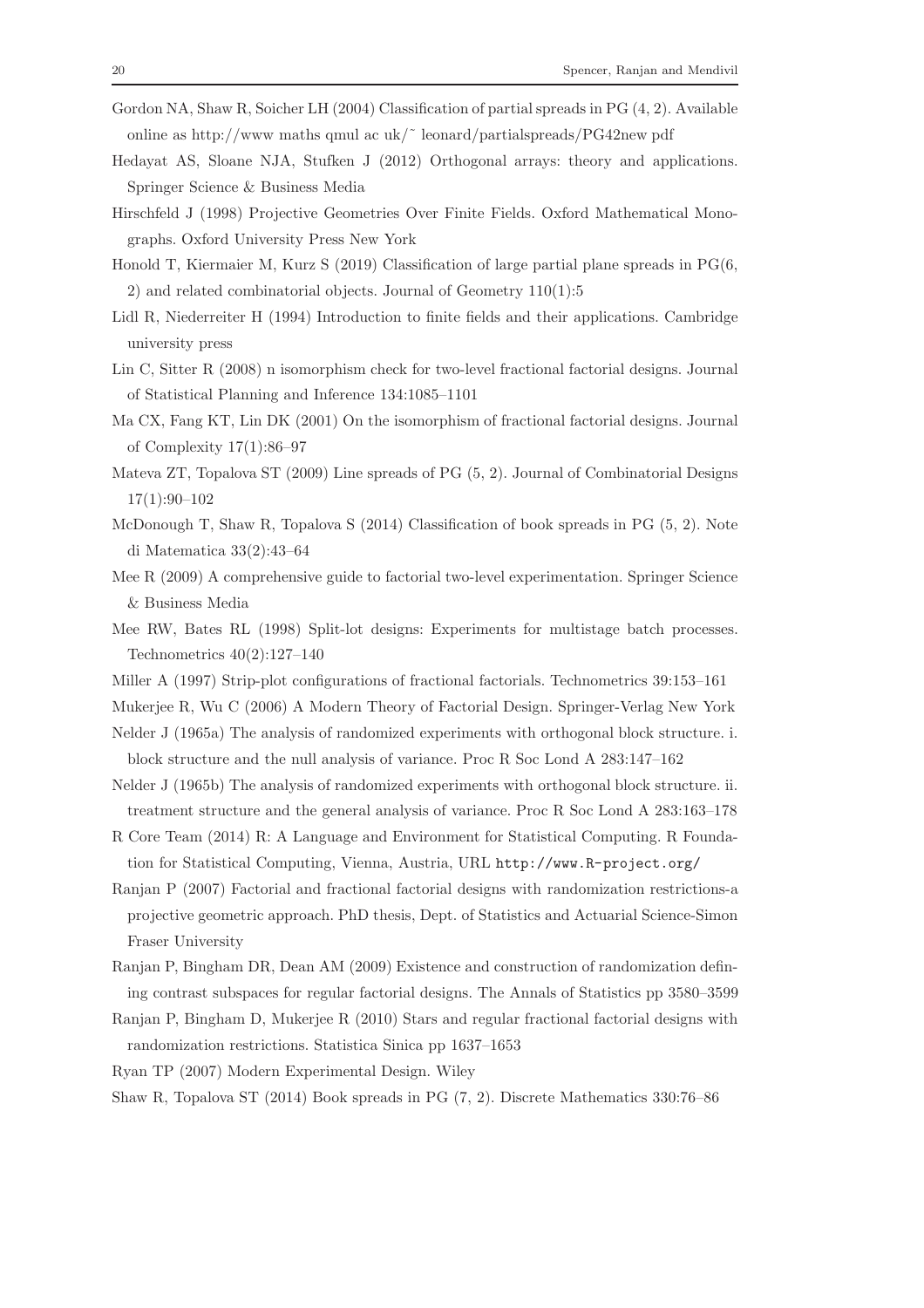Soicher L (2000) Computation of partial spreads, web preprint

Speed TP, Bailey RA (1982) On a class of association schemes derived from lattices of equivalence relations. Algebraic Structures and Applications, Marcel Dekker, New York pp 55–74

- Tjur T (1984) Analysis of variance models in orthogonal designs. Int Statist Rev 52:33–81
- Topalova S, Zhelezova S (2010) 2-spreads and transitive and orthogonal 2-parallelisms of PG (5, 2). Graphs and Combinatorics 26(5):727–735
- Wu CJ, Hamada M (2009) Experiments: Planning, Analysis and Optimization. Wiley; 2nd edition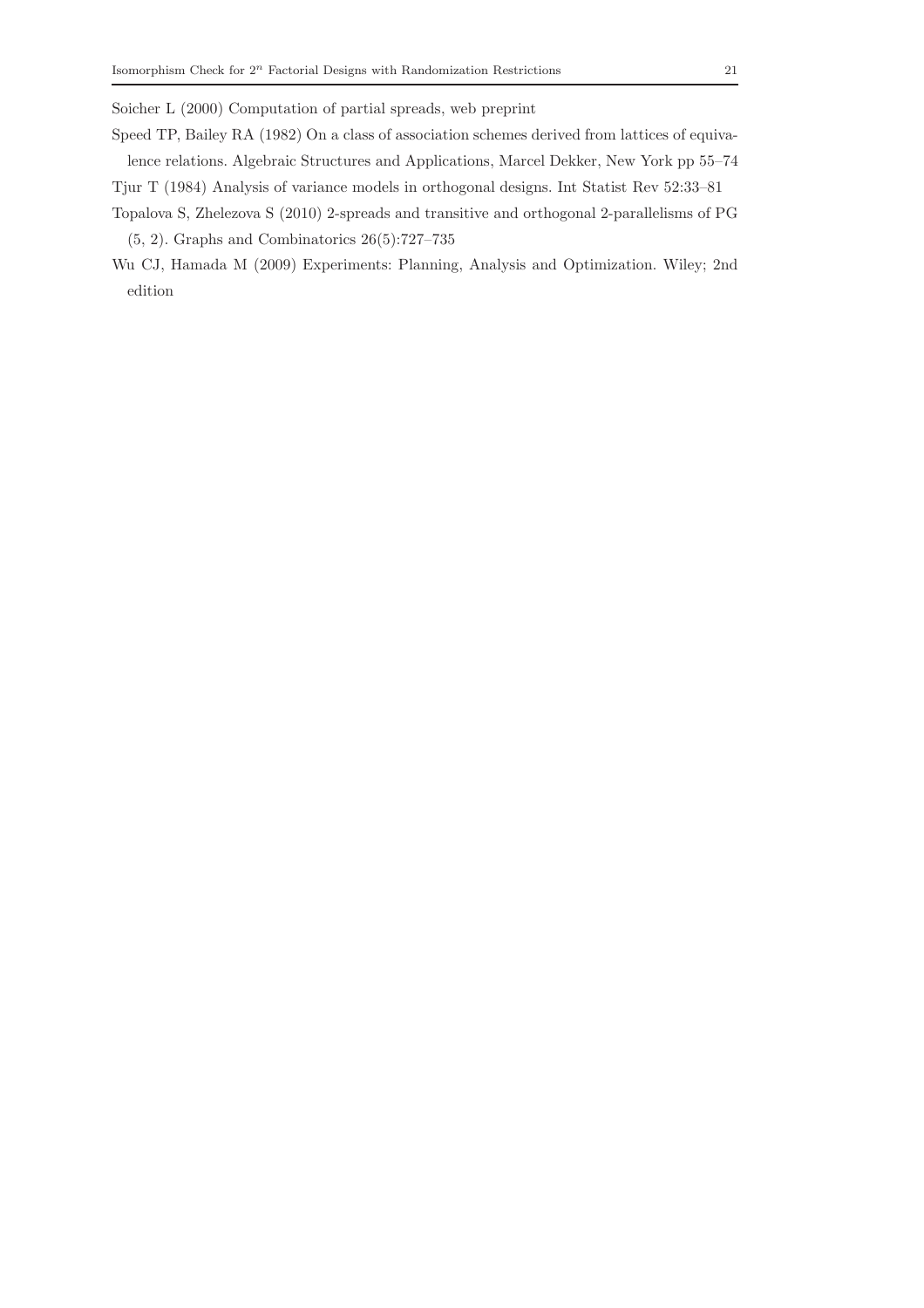# Appendix A: Proofs of Results in Section 4

*Proof of Proposition 1.* Without loss of generality, suppose that  $f_1, \ldots, f_\ell$  are the RDCSSs for  $d_1$  that contain at least one of  $x_1, \ldots, x_n$ . Then, by the partial RDCSS mapping property, the elements of distinct  $f_1, \ldots, f_\ell$  must be mapped to distinct RDCSSs in  $d_2$ . There are  $\mu!/(\mu-\ell)!$  different ways to choose a correspondences between these  $\ell$  RDCSSs in  $d_1$  and  $\ell$  of the  $\mu$  RDCSSs which comprise  $d_2$ . Subsequently, there are  $\prod_{j=1}^{m_i} (2^t - 2^{j-1})$  distinct choices of linearly independent points in each RDCSS of  $d_2$  to which we can map the  $m_i$  points  $f_i$ . Combining these counts as a product yields the result.

Comment on Proposition 1. The upper bound given in Proposition 1 is not necessarily tight it is possible that some RDCSS correspondences do not yield full rank solutions. For example, if  $n = 6$ ,  $m_1 = m_2 = m_3 = 2$  and  $g_1 = \langle A, B \rangle$ ,  $g_2 = \langle C, D \rangle$ ,  $g_3 = \langle AC, BD \rangle$ , then no collineations exist for the RDCSS correspondence  $(f_1, f_2, f_3) \rightarrow (g_1, g_2, g_3)$  because  $\langle g_1 \cup g_2 \cup g_3 \rangle$  is not full rank. Therefore, this entire correspondence can be discarded from the search, providing an even greater reduction.

*Proof of Proposition 2.* When  $t = 1$ , the result is trivial, so we limit our consideration to  $t > 1$ . Suppose that within  $\psi$  there exists  $k$  (t – 1)-flats  $f_{u_1}, \ldots, f_{u_k}$  of  $\mathcal{P}_n$  such that  $|\langle \bigcup_{i=1}^k f_{u_i} \rangle|$  =  $2^{kt} - 1$  for some integer  $k \leq n/t$ . This is guaranteed to at least hold for  $k = 1$  by definition of a spread. If  $k = n/t$ , then the result is immediate. Otherwise,  $k \leq n/t - 1$ , and of the  $2^n - k2^t$ points not contained within  $\cup_{i=1}^k f_{u_i}$ ,  $2^n - 2^k$  are not contained by  $\langle \cup_{i=1}^k f_{u_i} \rangle$  leaving  $2^k - k2^t$ that do fall within that span. Recall that all  $(t-1)$ -spreads of  $\mathcal{P}_n$  contain  $\mu = (2^n-1)/(2^t-1)$  $(t-1)$ -flats. Then,  $|\psi| - k$  is given by

$$
\mu - k = \frac{2^n - 1}{2^t - 1} - k = \sum_{i=1}^{n/t} 2^{(i-1)t} - k \ge 2^k - k.
$$

The pigeonhole principle guarantees that at least one  $(t-1)$ -flat  $f_{u_{k+1}}$  shares no elements with  $\langle \bigcup_{i=1}^k f_{u_i} \rangle$ . This flat can be appended to the list  $f_{u_i}, \ldots, f_{u_k}$  without introducing any linear dependence. Proceeding inductively, additional flats can be included until  $k = n/t$ .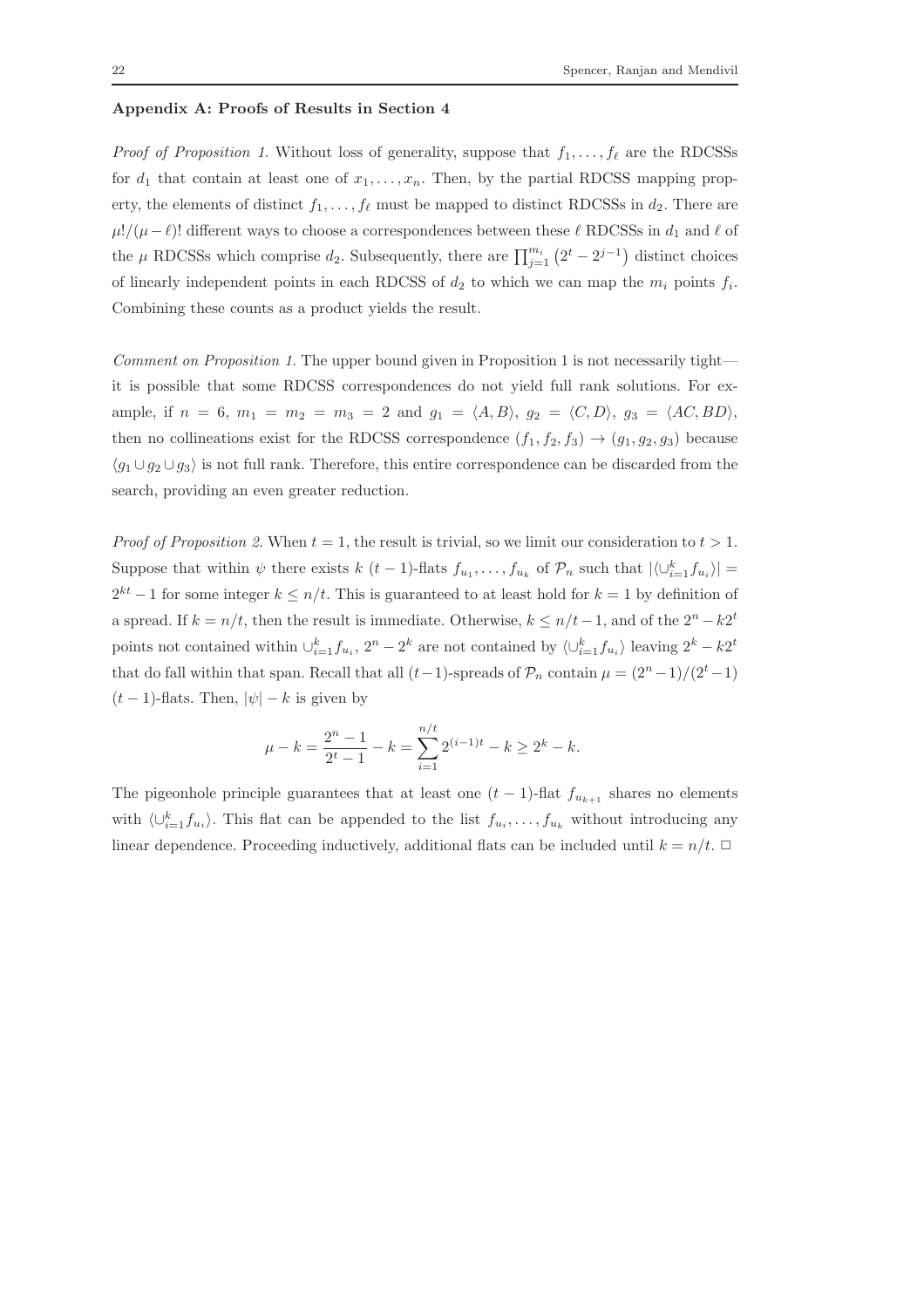## Appendix B: Proofs of Results in Section 6.2

First we give a technical lemma and then the proofs of the two theorems.

**Lemma 3** Let  $\psi = \{f_1, ..., f_\mu\}$  be an  $(h-1)$ -spread of  $\mathcal{P}_u$  constructed with the cyclic method using a primitive polynomial  $P(\omega)$  and root  $\omega$ . Then,

- (a)  $x_1 = \omega^a$  and  $x_2 = \omega^b$  are in the same  $(t-1)$ -flat  $f \in \psi$  if and only if  $a \equiv b \mod \mu$ ;
- (b) the set of all nonzero roots of  $\omega^{2^h} \omega$  is equal to the set of all elements of the form  $\omega^a$  where  $a \equiv 0 \mod \mu$ . Thus the first  $(h-1)$ -flat,  $f_1 \in \psi$ , corresponds to the set of all nonzero elements of  $GF(2<sup>h</sup>)$ ;
- (c)  $f_2, ..., f_\mu$  are multiplicative cosets of  $f_1$  in the group  $GF(2^u)^*$  of nonzero elements of  $GF(2^u)$ .

*Proof.* (a) follows trivially from the cyclic structure in Table 1. For part (b), since  $\mu(2^h - 1) =$  $2^u - 1$ , or  $\mu 2^h \equiv \mu \mod 2^u - 1$ ,

$$
(\omega^{\ell\mu})^{2^h}=(\omega^{\mu 2^h})^{\ell}=(\omega^{\mu})^{\ell}=\omega^{\ell\mu},
$$

and hence,  $\omega^{\ell\mu}$  is a root of  $\omega^{2^h} - \omega$ . Part (c) follows from noting that the elements of  $f_i$  are of the form  $\omega^{k\mu+i} = \omega^i \omega^{k\mu}$ , where  $0 \leq i \leq \mu$ .

*Proof of Theorem 1.* We need to show that for every  $g_i \in \psi_2$ , there exists a unique  $f_i \in \psi_1$ such that the elements in  $g_j$  are in  $f_i$ . Let  $e_1$  and  $e_2$  be two distinct effects in  $g_j$ , then from Lemma 3(a),  $e_1 = \beta^a$ ,  $e_2 = \beta^b$  and  $a \equiv b \pmod{\mu}$ . From Theorem 2.14 of Lidl and Niederreiter (1994), there exists  $0 \leq k \leq u$  such that  $\beta = \alpha^{2^k}$ . Thus,  $e_1 = \beta^a = (\alpha^{2^k})^a = \alpha^{2^k a}$  and  $e_2 = \beta^b = \alpha^{2^kb}$ . Note that  $a \equiv b \pmod{\mu}$  implies  $2^ka \equiv 2^kb \pmod{\mu}$ , as  $gcd(2^k, \mu) = 1$ . Consequently,  $e_1$  and  $e_2$  must belong to the same flat in  $\psi_1$  (from Lemma 3(a)).  $\Box$ 

Proof of Theorem 2. We establish the existence of an IEC by constructing one. Our isomorphism will be a field isomorphism, which makes it easier to show that it is an IEC.

Let  $\alpha$  be the primitive root of  $P_1(\omega)$  which is used to construct  $\psi_1$  and let  $\beta$  be the primitive root of  $P_2(\omega)$  which is used to construct  $\psi_2$ . By Lidl and Niederreiter (1994, Thm 2.40), there is a primitive polynomial  $Q(x)$  of degree u whose roots form a basis for  $GF(2^u)$ over  $\mathbb{Z}_2$ . Note that if  $\omega$  is one of these roots then the other  $u-1$  roots are all of the form  $\omega^{2^i}$ for  $i = 1, \ldots, u - 1$ . There are  $a, b \in \{1, \ldots, 2^u - 2\}$  with both  $\alpha^a$  and  $\beta^b$  roots of  $Q(x)$ . We define our IEC  $\Phi$  by first setting

$$
\Phi((\alpha^a)^{2^i}) = (\beta^b)^{2^i}
$$
 for  $i = 0, 1, ..., u - 1$ ,

and then extending  $\Phi$  to all of  $GF(2^u)$  by linearity. Since the roots of  $Q(x)$  form a basis, this uniquely defines  $\Phi$ .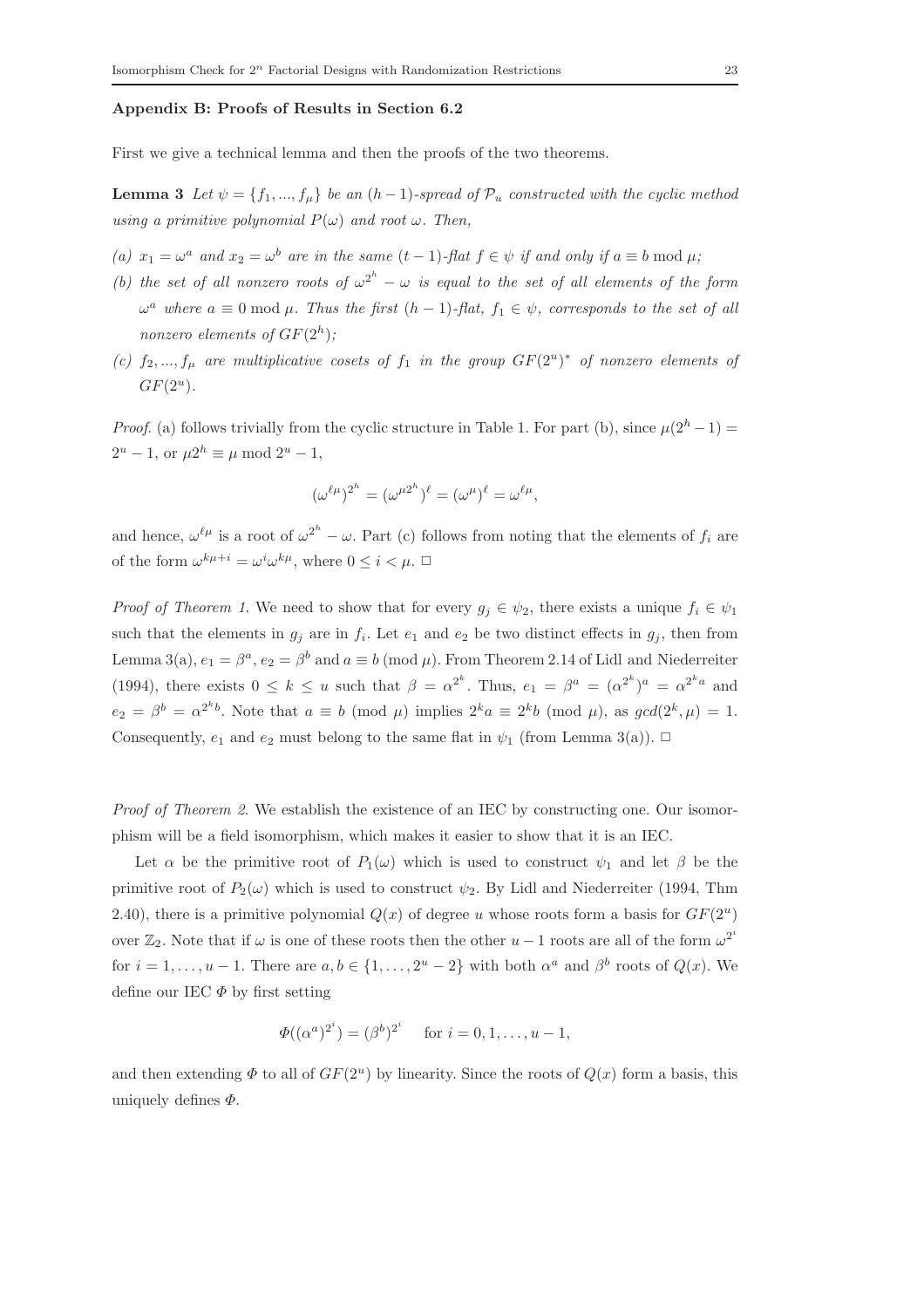Our next task is to show that  $\Phi$  is a field isomorphism. By our definition,  $\Phi$  is linear; we need only show that  $\Phi$  preserves multiplication. Since  $Q(x)$  is primitive and  $\alpha^a, \beta^b$  are both roots of  $Q(x)$ , it is enough to show  $\Phi((\alpha^a)^k) = (\beta^b)^k$  for all  $k = 1, ..., 2^u - 1$ . Fix k. Since  $\alpha^a, \alpha^{2a}, \ldots, \alpha^{2^{u-1}a}$  are the distinct roots of  $Q(x)$  and are a basis, there are constants  $c_i \in \mathbb{Z}_2$ so that

$$
\alpha^{ak} = \sum_i c_i \alpha^{a2^i}.
$$

Consider the polynomial  $H(x) = x^k - \sum_i c_i x^{2^i}$ . Then  $H(\alpha^a) = 0$  by definition of  $c_i$ . However, since  $x \mapsto x^{2^j}$  is a field automorphism for any j, this means that  $H(\alpha^{a2^j}) = 0$  as well. Thus all the roots of  $Q(x)$  are also roots of  $H(x)$ . Since  $\beta^b$  is a root of  $Q(x)$ , then  $H(\beta^b) = 0$  or  $\beta^{bk} = \sum_i c_i \beta^{b2^i}$ . However, then

$$
\Phi(\alpha^{ak}) = \Phi(\sum_{i} c_i \alpha^{a2^i}) = \sum_{i} c_i \Phi(\alpha^{a2^i})
$$

$$
= \sum_{i} c_i (\beta^b)^{2^i} = \beta^{bk}
$$

and so  $\Phi$  is also a field isomorphism. We claim that  $\Phi$  is an IEC. To see this, we first note that by Lidl and Niederreiter (1994, Thm 2.21),  $\Phi$  maps the roots of  $x^{2^h} - x$  to roots of  $x^{2^h} - x$ . That is, it maps  $GF(2<sup>h</sup>) \subset GF(2<sup>u</sup>)$  to itself. This indicates, by Lemma 3(b), that  $\Phi(f_1) = g_1$ . Additionally, since  $\Phi$  is a field isomorphism, it maps any multiplicative coset of  $GF(2<sup>h</sup>)^*$  in  $GF(2^u)^*$  to some multiplicative coset of  $GF(2^h)^*$ . By Lemma 3(c), each  $(h-1)$ -flat  $f_i$  of  $\psi$ is mapped to a unique  $(h-1)$ -flat  $g_i$  in  $\psi_2$ . Thus  $\Phi$  is an IEC for  $\psi_1$  and  $\psi_2$ .  $\Box$